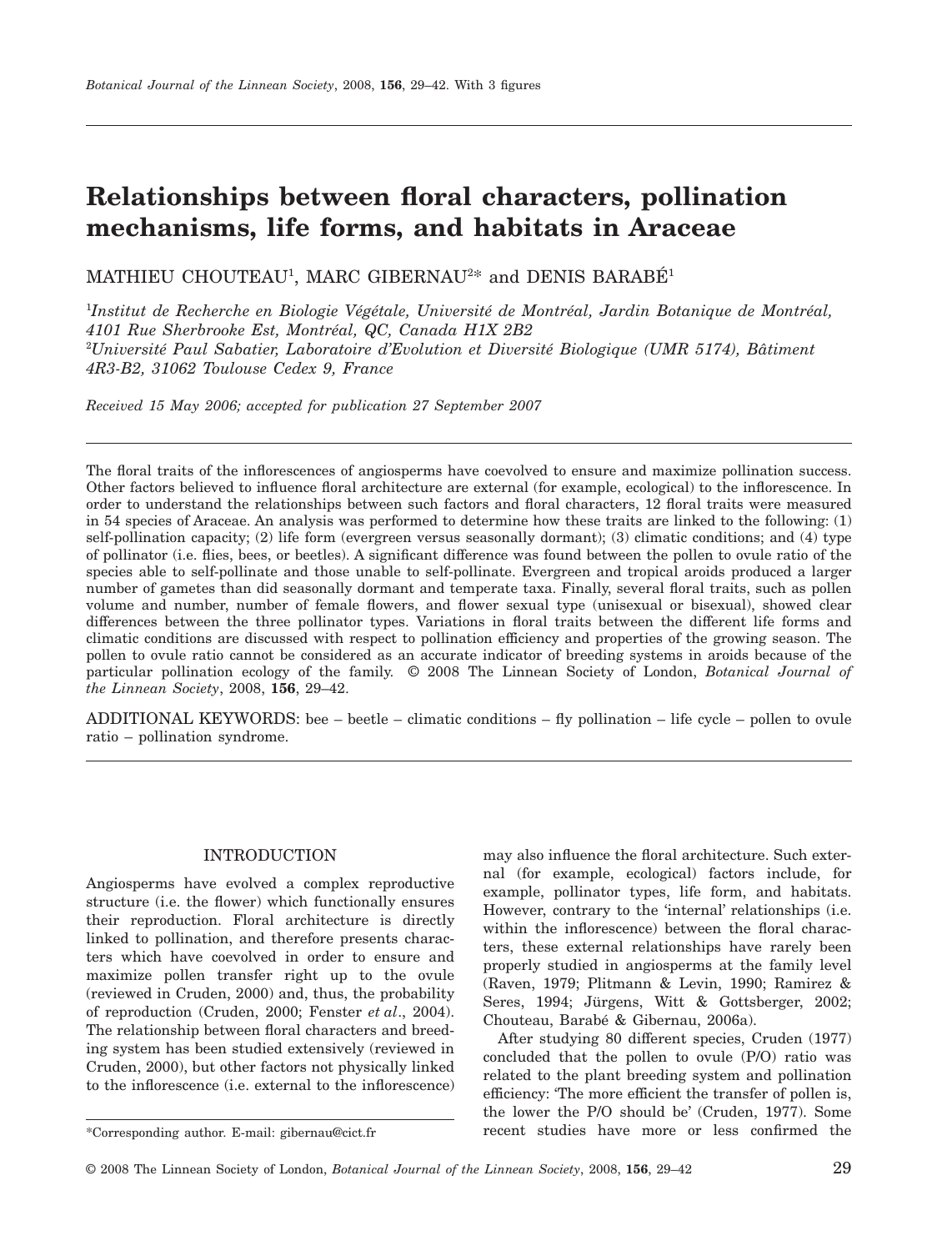relationship between the P/O ratio, the breeding system, and pollination efficiency (Schoen, 1977; Lord, 1980; Wyatt, 1984; Campbell, Famous & Zuck, 1986; Philbrick & Anderson, 1987; Ritland & Ritland, 1989; Plitmann & Levin, 1990; Mione & Anderson, 1992; Lopez *et al*., 1999; Jürgens *et al*., 2002; Wang, Zhang & Chen, 2004; Wang *et al*., 2005), whereas others have not found any such relationship (Gallardo, Dominiguez & Munoz, 1994; Ramirez & Seres, 1994; Wyatt, Broyles & Lipow, 2000; Chouteau *et al*., 2006a; Chouteau, Barabé & Gibernau, 2006b). These studies also mentioned the existence of factors, such as habitat, pollen vectors, and pollination mechanisms, which could influence floral morphology and the P/O ratio, but such factors were never tested (Small, 1988; Cruden, 2000; Jürgens *et al*., 2002; Chouteau *et al*., 2006a). According to Cruden (2000), variations in floral traits reflect variations in pollinator efficiency in different habitats. Such variations in the P/O ratio and floral traits for a given pollinator have been documented (Plitmann & Levin, 1990; Ramirez & Seres, 1994). In addition, factors as diverse as arboreal or terrestrial habits and perennial or annual life cycles seem to be important for an understanding of the floral architecture and the ranges of the P/O ratio in relation to the breeding system (Raven, 1979; Plitmann & Levin, 1990; Ramirez & Seres, 1994; Jürgens *et al*., 2002; Chouteau *et al*., 2006a). In this study, such factors are investigated in the Araceae.

The Araceae comprises 107 genera and more than 3300 species (Mayo, Bogner & Boyce, 1997). Two main types of inflorescence can be found in this family: (1) those with only bisexual flowers, represented by the genus *Anthurium*; and (2) those with unisexual flowers, represented by the genus *Philodendron*.

For inflorescences of the *Anthurium* type, there is no spatial pattern as bisexual flowers are present all along the inflorescence. For inflorescences of the *Philodendron* type, the female flowers are located in the lower portion and the male flowers in the upper portion. An intermediate zone of sterile male flowers is present in certain genera (for example, *Caladium*, *Philodendron*), and, in others, a terminal appendix without flowers (for example, *Arum*) is present above the male flowers, which has diverse functions, such as odour and heat production (Vogel & Martens, 2000). Aroids are present on all continents between the latitudes 50°N and 35°S (Mayo *et al*., 1997). They can be epiphytic, hemi-epiphytic, terrestrial, geophytic, helophytic, or free-floating plants; they can be evergreen or seasonally dormant (Mayo *et al*., 1997). Pollination is mainly accomplished by insect vectors as diverse as beetles, bees, and flies (Gibernau, 2003).

To date, the relationships between breeding system and floral characters in aroids have been studied at the intragenus level only for *Anthurium* and *Philo-* *dendron* (Chouteau *et al*., 2006b). These studies did not show any relationship between the P/O ratio and breeding system, and it is believed that the P/O ratio is not an indicator of breeding system at this level for aroids (Chouteau *et al*., 2006b). The only study available at the family level (Chouteau *et al*., 2006a), conducted on a limited number of species (for example, nine French Guianese aroids), clearly showed a relationship between the P/O ratio and the breeding system opposite to the findings of Cruden (1977). In addition, in Araceae, it is thought that a link exists between the P/O ratio and the type of pollination mechanism, habitat, and growth mode. Terrestrial, helophytic, and geophytic species have higher P/O ratios than hemi-epiphytic species (Chouteau *et al*., 2006a).

In order to understand floral architecture in relation to certain ecological factors external to the inflorescence, the following questions were addressed: (1) are the P/O ratio and self-pollination linked in aroids at the family level?; (2) are floral traits influenced by life form?; (3) are floral traits influenced by climatic zone?; (4) do floral traits and the P/O ratio vary in relation to pollinator type (for example, pollination syndromes)?

## MATERIAL AND METHODS

This study was conducted on 54 species belonging to 32 genera of Araceae sampled from the living collections of the Montreal and Missouri Botanical Gardens and the Montreal Biodôme, as well as from the field in French Guiana (see Appendix). The species listed in Table 1 were sampled during their flowering period. Voucher specimens were deposited at the Marie-Victorin Herbarium (MT).

For species with unisexual flowers, inflorescences were collected during the first day of the flowering cycle, when the spathe is open but before the pollen is released. For each inflorescence, the total numbers of female, male, and bisexual flowers were counted; however, in some cases when the male flowers could not be isolated, the total number of male flowers was estimated. To estimate the number of male flowers, a 5 mm slice was cut in the middle of the male zone and the number of stamens over its entire surface was counted. The total number of stamens was obtained by multiplying the number of stamens on the slice by the total length of the male zone and dividing by five. The male zone was considered to be a cylinder and its height was measured with a digital calliper  $(\pm 0.01$  mm). The total number of male flowers was determined by dividing the total number of stamens on the inflorescence by the mean number of stamens per flower counted on 30 flowers from three separate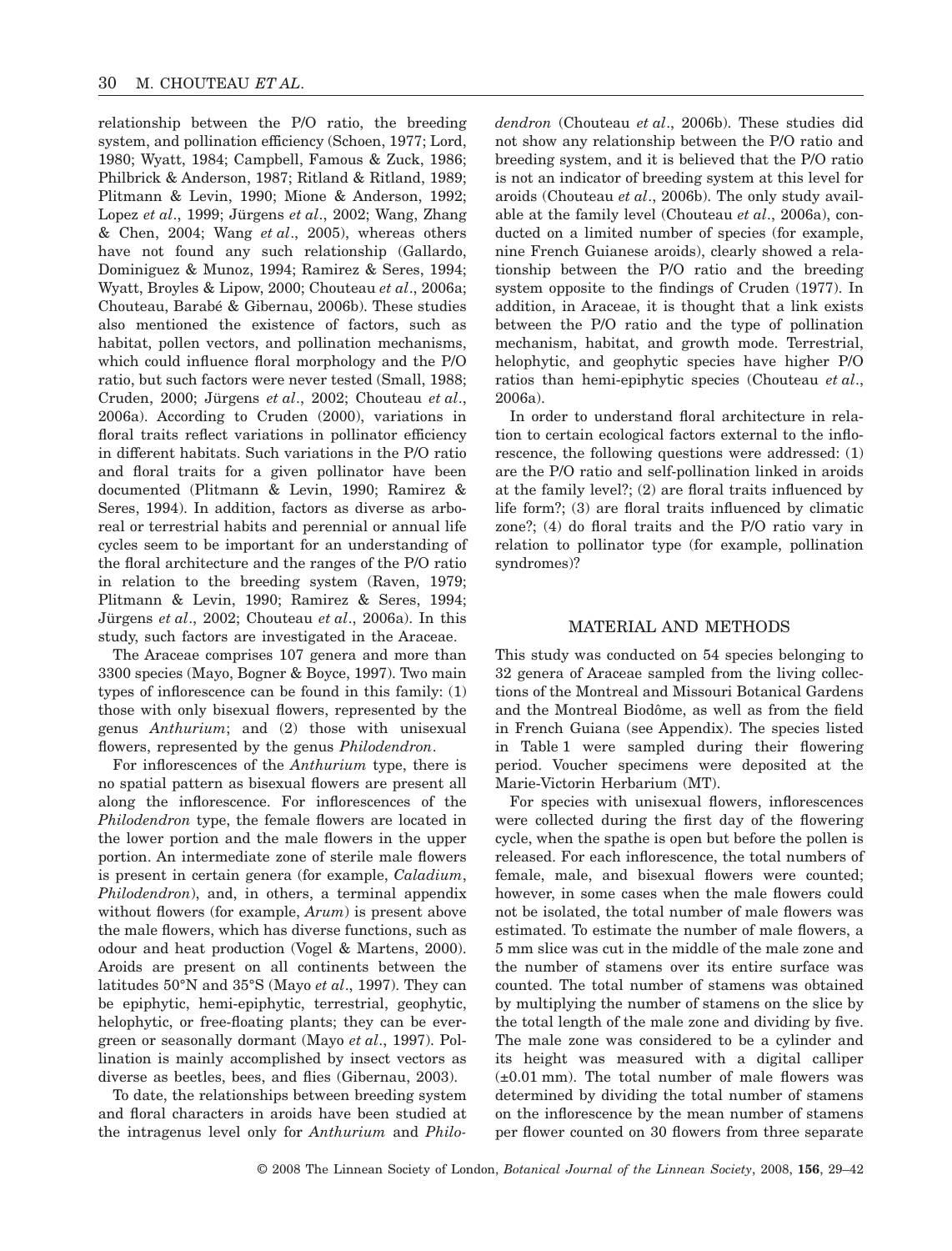Table 1. Climatic region, life form, growth mode, pollinator, floral traits measured, and self-pollination capacity for 54 aroid species in 32 genera **Table 1.** Climatic region, life form, growth mode, pollinator, floral traits measured, and self-pollination capacity for 54 aroid species in 32 genera

|                                                                                                                     | Climatic Life<br>region |     | Growth<br>form mode | Pollinator $N \geq 30$         | flower $\rm (mm^2)$<br>area per<br>Stigma                                             | volume $\rm (im^3)$<br>Pollen grain<br>$N \geq 30$         | inflorescence<br>Male flower<br>number<br>S<br>$\geq$<br>per          | inflorescence<br>number per<br>Female<br>flower<br>$N\geq 3$              | Pollen grain<br>number per<br>male flower<br>$N \geq 27$                                            | Pollen grain number per<br>inflorescence<br>$N \geq 3$                                                        | per flower<br>number<br>$N \geq 30$<br>Ovule                              | per inflorescence<br>Ovule number<br>$N \geq 3$                                         | inflorescence<br>ЪÇ<br>P/O ratio<br>$N \geq 3$                          | pollination<br>capacity<br>Self-                   |
|---------------------------------------------------------------------------------------------------------------------|-------------------------|-----|---------------------|--------------------------------|---------------------------------------------------------------------------------------|------------------------------------------------------------|-----------------------------------------------------------------------|---------------------------------------------------------------------------|-----------------------------------------------------------------------------------------------------|---------------------------------------------------------------------------------------------------------------|---------------------------------------------------------------------------|-----------------------------------------------------------------------------------------|-------------------------------------------------------------------------|----------------------------------------------------|
| Alocasia macrorhizos (L.)<br>Alocasia sp                                                                            | Trop<br>Trop            | 田田  | FF                  | Fly<br>Fly                     | $0.43$<br>$0.05$<br>$+1$<br>$\ddot{}$<br>$3.14$<br>$1.68$                             | $22\,449$ *<br>33 944 ± 1 973                              | $\Xi$ $\mathbb{S}$<br>$153 \pm 153$                                   | $51\pm2$ 10 $\pm$ 15                                                      | $1399 \pm 3482$<br>$7310 \pm 5591$<br>$\frac{11}{47}$                                               | $679920 \pm 1266074$<br>599<br>$\circ$<br>$^{\rm +}$<br>446<br>739<br>b,                                      | $+0.9$<br>$+0.7$<br>9.3                                                   | $\begin{array}{r} \pm 25 \\ \pm 201 \end{array}$<br>303<br>459                          | $\begin{array}{c} 196 \\ 98 \end{array}$<br>$3795 \pm 1$<br>5885 ±      | ż                                                  |
| Anaphyllopsis americana<br>Alocasia portei Schott<br>G. Don                                                         | Trop<br>Trop            | 国の  | 日日                  | $\mathop{\rm Fly}\nolimits$    | 0.49<br>0.01<br>$\overline{+}$<br>$+1$<br>$\begin{array}{c} 1.93 \\ 0.29 \end{array}$ | $6293 \pm 6595$<br>$847 \pm 2405$<br>$\overline{14}$<br>45 | $\frac{3}{3}$<br>$491 \pm$<br>$129 \pm 3$                             | $129 \pm 30$<br>$\pm$ 11<br>$\Xi$                                         | $18910 \pm 4240$ $106324 \pm 34724$                                                                 | $9\ 257\ 149 \pm 437\ 165$ $17\ 074\ 965 \pm 53\ 995\ 780$                                                    | $\begin{array}{c} 6.3 \pm 0.6 \\ 1.0 \pm 0.0 \end{array}$                 | $\begin{array}{c} 44 \\ +30 \end{array}$<br><b>707</b><br>129                           | $106324 \pm 34724$<br>$13129 \pm 1129$                                  | yes<br>No                                          |
| $(Engl.) A. HayArchomanes diffusion is$<br>(Blume) Engl                                                             | Trop                    | S   | ゥ                   |                                | 0.11<br>$+$<br>$0.50\,$                                                               | 26521*                                                     |                                                                       | $141 + 133$                                                               |                                                                                                     | 886 303 ± 5494 704<br>4                                                                                       | $\pm$ 0.0<br>1.0                                                          | $\pm~133$<br>141                                                                        | $29232 \pm 11222$                                                       |                                                    |
| Anthurium harrisii                                                                                                  | Trop                    | 囯   | 囯                   | Bee                            | 0.17<br>$\ddot{}$<br>$1.08\,$                                                         | $3 172 \pm 794$                                            | $369 + 55$                                                            | ±55<br>369                                                                | 683<br>$35488 + 6$                                                                                  | $13106904 \pm 2208933$                                                                                        | $2.0 \pm 0.0$                                                             | ±110<br>738                                                                             | $17743 \pm 2284$                                                        | $\tilde{z}$                                        |
| (Grah.) G. Don<br>Anthurium                                                                                         | Trop                    | 囯   | 囯                   | Bee                            | 0.07<br>$+1$<br>0.57                                                                  | $\pm 334$<br>579<br>$\mathbf{\Omega}$                      | $1742 + 326$                                                          | $1742 \pm 326$                                                            | ± 10143<br>27499                                                                                    | ± 13316890<br>904 129<br>47                                                                                   | $\pm$ 0.0<br>2.0                                                          | $\pm\,652$<br>484<br>S                                                                  | 5279<br>$14166 \pm$                                                     | Yes                                                |
| longistamineum Engl.<br>schlechtendalii ssp.<br>Anthurium                                                           | Trop                    | 囯   | 囯                   | Bee                            | 0.05<br>$+$<br>0.33                                                                   | $\pm$ 1 233<br>858<br>$\mathbf 0$                          | 12<br>$2215 \pm$                                                      | ± 54<br>2215                                                              | ± 3269<br>36882                                                                                     | 81 725 717 ± 4 616 231                                                                                        | $\pm 0.0$<br>2.0                                                          | 430 ±E 108<br>4                                                                         | $18441 \pm 1001$                                                        | Yes                                                |
| schlechtendalii Kunth<br>$\begin{array}{c} Anubias\,\, barrieri\,\, Schott \\ Anubias\,\, heterophylla \end{array}$ | Trop<br>Trop            | 国国  | 出出                  | Beetle<br>Beetle               | $\frac{0.02}{0.01}$<br>$+1$<br>$+1$<br>0.56<br>0.07                                   | $\frac{7}{15} \frac{238}{598}$                             | $\begin{array}{c} 105 \pm 41 \\ 62 \pm 36 \end{array}$                | $54 \pm 9$<br>$54 \pm 12$                                                 | $\begin{array}{l} 55\ 782 \pm 23\ 413 \\ 86\ 699 \pm 23\ 685 \end{array}$                           | $397989 \pm 5057274$<br>725 785 ± 4 326 564<br>o 10                                                           | $\pm\,1.5\,\newline\pm\,0.8\,\newline$<br>37.8                            | 347<br>$1129 \pm 264$<br>$\pm$<br>2 060                                                 | $3\,360 \pm 3\,021$ $4\,749 \pm 2\,718$                                 | 2g                                                 |
| Arisaema dracontium<br>Engl.                                                                                        | Temp                    | S   | ゥ                   | $\overline{\text{Fly}}$        | 0.01<br>$+$<br>$0.01$                                                                 | 5575*                                                      | G<br>$^{\rm +}$<br>27                                                 | $\pm$ 37<br>185                                                           | 065<br>$\pm\,12$<br>832<br>47                                                                       | $346202 \pm 674186$<br>$\overline{ }$                                                                         | $\pm$ 0.5<br>$3.\overline{5}$                                             | $\pm~126$<br>640                                                                        | $2172 \pm 1044$                                                         |                                                    |
| Arisaema triphyllum (L.)<br>$(\mathbf{L}.)$ Schott<br>Schott                                                        | Temp                    | S   | ゥ                   | $\mathbb{F} \mathbb{F}$        | 0.01<br>$\ddot{}$<br>0.62                                                             | 929<br>$\pm$<br>8768                                       | Ľ<br>$^{\rm +}$<br>$\overline{41}$                                    | $\pm 6$<br>89                                                             | 207<br>$34299 + 6$                                                                                  | $385094 \pm 2910$<br>$\overline{ }$                                                                           | $\pm\,0.4$<br>5.3                                                         | $\pm 38$<br>365                                                                         | 3793                                                                    | ż                                                  |
| Arum cylindraceum                                                                                                   | Temp                    | S   | ゥ                   | $\overline{\text{Fly}}$        |                                                                                       | 17157*                                                     | $69 \pm 15$                                                           | $\pm~10$<br>51                                                            | $830 + 1161$<br>G                                                                                   | $510620 \pm 95040$                                                                                            | $\pm 0.4$<br>3.8                                                          | $\pm$ 39<br>199                                                                         | $2512 + 424$                                                            | $\stackrel{\circ}{\phantom{\mathsf{Z}}\mathsf{Z}}$ |
| Caladium bicolor (Aiton)<br>Arum maculatum L.<br>Arum italicum Mill.<br>Gasp.                                       | Temp<br>Temp<br>Trop    | ທທທ | ひひひ                 | <b>Fly</b><br>Expedie<br>Beede | 0.06<br>$+$<br>0.83                                                                   | 882<br>$35494 + 7$<br>12770*<br>17157*                     | $\begin{array}{c} 144 \pm 26 \\ 106 \pm 31 \end{array}$<br>$152 + 43$ | $\begin{array}{r} 52 \pm 12 \\ 31 \pm 11 \\ 94 \pm 16 \end{array}$<br>194 | $3 \pm 1$ 109<br>$5 \pm 1$ 198<br>$\pm 2$ 577<br>$7496 \pm 1$<br>$5485 \pm 1$<br>$7649 + 21$<br>649 | $\begin{array}{c} 048\ 468\pm260\ 598\\ 550\ 345\pm257\ 435 \end{array}$<br>$1\,136\,430\pm 118\,013$<br>1048 | $\begin{array}{c} 1.6 \\ + 1.4 \\ + 1.4 \end{array}$<br>$5.800$<br>$4.80$ | $\pm\,108$<br>$\pm~138$<br>$\pm~130$<br>$\overline{51}$<br>161<br>556<br>$\overline{ }$ | $4\,221 \pm 1\,323$ $4\,596 \pm 1\,910$<br>$\overline{14}$<br>$729 + 1$ | <b>z</b> eg                                        |
| Cercestis stigmaticus<br>Vent.                                                                                      | Trop                    | 囯   | HE                  | Beetle                         | 0.02<br>$+$<br>1.85                                                                   | ± 3824<br>95 322                                           | $78$<br>$\ddot{}$<br>221                                              | $\pm~10$<br>46                                                            | 931<br>$\pm$ 2<br>11087                                                                             | $409590 \pm 632299$<br>2                                                                                      | $\pm$ 0.0<br>1.0                                                          | ±10<br>$\frac{4}{6}$                                                                    | $51610 \pm 1825$                                                        | ž                                                  |
| Colocasia esculenta (L.)<br>N.E. Br.<br>Schott                                                                      | Trop                    | S   | ゥ                   | $\mathbb{F}_\mathcal{Y}$       | 0.07<br>0.76                                                                          | 799<br>$^{\rm +}$<br>027<br>G                              | 59<br>$490 \pm 1$                                                     | ±51<br>207                                                                | 513<br>$\sim$<br>$^{\rm +}$<br>18199                                                                | $9112362 \pm 4291846$                                                                                         | S<br>∞<br>$^{\rm +}$<br>41.6                                              | ± 2.264<br>646<br>8                                                                     | 228<br>$\ddot{}$<br>1023                                                | $\tilde{z}$                                        |
| Colocasia fallax Schott<br>Culcasia saxatilis A.                                                                    | Trop<br>Trop            | ωĦ  | いけ                  | Fly<br>Beetle                  | $0.04$<br>0.01<br>$+$<br>$+$<br>0.48<br>0.01                                          | ±4761<br>$\frac{27}{17} \frac{198}{157}$                   | $\begin{array}{c} 165 \pm 7 \\ 114 \pm 17 \end{array}$                | $+4$<br>$+4$<br>123<br>22                                                 | 974<br>384<br>$+3$<br>$+1$<br>615<br>$\frac{36}{13}$                                                | $\frac{067}{599} \frac{225 \pm 753}{376 \pm 300} \frac{821}{207}$<br>$\circ$ $\overline{\phantom{0}}$         | $1.0 \pm 0.0$                                                             | $\begin{array}{c}\n\pm 441 \\ \pm 4\n\end{array}$<br>$\frac{782}{22}$<br>S              | 38<br>381<br>$1626 \pm 32735 \pm 3$                                     | 2g                                                 |
| Dieffenbachia oerstedii<br>Chev.                                                                                    | Trop                    | 囯   | $\vdash$            | Beetle                         | $0.67\,$<br>$+$<br>$7.06\,$                                                           | $508047*$                                                  | $210\pm33$                                                            | $+6$<br>39                                                                | 375<br>$\pm 2$<br>421<br>${}^{\circ}$                                                               | $722299 \pm 357475$<br>$\overline{ }$                                                                         | $1.0\pm0.0$                                                               | G<br>$^{\rm +}$<br>39                                                                   | 878<br>±14<br>45577                                                     | Yes                                                |
| Dieffenbachia seguine<br>(Jacq.) Schott<br>Schott                                                                   | Trop                    | 囯   | $\vdash$            | Beetle                         |                                                                                       | 258 154*                                                   | 47<br>$286 \pm 4$                                                     | $\circ$<br>$^{\rm +1}$<br>39                                              | $\pm$ 1 379<br>9788                                                                                 | $754300 \pm 205628$<br>$\mathbf{\Omega}$                                                                      | $\pm$ 0.1<br>2.2                                                          | $\pm~18$<br>85                                                                          | 6453<br>$\ddot{}$<br>33 276                                             | Yes                                                |
| Dracontium polyphyllum                                                                                              | Trop                    | w   | ゥ                   | $\overline{\text{F}}\text{y}$  | 0.03<br>$+1$<br>0.38                                                                  | 243<br>$+4$<br>11312                                       | ${}^{\circ}$<br>$\ddot{}$<br>127                                      | ${}^{\circ}$<br>$\ddot{}$<br>127                                          | 282<br>$138632 + 60$                                                                                | $21111163 \pm 3360695$                                                                                        | $\pm$ 0.0<br>3.0                                                          | 25<br>$\ddot{}$<br>381                                                                  | 5130<br>$55238 \pm$                                                     | $\stackrel{\circ}{\phantom{\mathsf{Z}}\mathsf{Z}}$ |
| Dracunculus vulgaris<br>Schott                                                                                      | Trop                    | S   | ゼ                   | Fly                            | 0.12<br>$+1$<br>0.63                                                                  | $47712*$                                                   |                                                                       | $211 \pm 110$                                                             |                                                                                                     | ± 2092984<br>546 327<br>S                                                                                     | $\pm 0.3$<br>3.9                                                          | ±441<br>844                                                                             | 327<br>$4116 \pm$                                                       |                                                    |
| Gonatopus angustus<br>N.E. Br.†                                                                                     | Trop                    | w   | ゥ                   |                                | 0.09<br>$\ddot{}$<br>2.26                                                             | 229847*                                                    | $^{49}$                                                               | 40                                                                        | $4499 \pm 436$                                                                                      | 220 45                                                                                                        | $\pm 0.0$<br>2.0                                                          | 80                                                                                      | 2756                                                                    | $\mathring{\mathsf{z}}$                            |
| Gonatopus boivinii                                                                                                  | Trop                    | S   | ゥ                   |                                | 0.13<br>1.76                                                                          | 229 847*                                                   | $195 \pm 19$                                                          | $101 \pm 2$                                                               | $3192 \pm 1282$                                                                                     | $677820 \pm 20858$                                                                                            | $2.0 \pm 0.0$                                                             | FO<br>$\ddot{}$<br>202                                                                  | 96<br>$3345 \pm$                                                        |                                                    |
| Homalomena rubescens<br>(Decne.) Engl<br>Kunth                                                                      | Trop                    | 囯   | е                   |                                | 0.06<br>$+$<br>1.34                                                                   | $3156 \pm 1469$                                            | FO<br>$563 \pm i$                                                     | $\pm 20$<br>135                                                           | $40565 \pm 9410$                                                                                    | $22855411 \pm 3732359$                                                                                        | $39.7 \pm 3.2$                                                            | $10907 + 836$                                                                           | 504<br>$2$ 114 $\pm$                                                    | $\tilde{z}$                                        |
| philippinensis Engl.+<br>$\label{thm:1} Homalomena$                                                                 | Trop                    | 囯   | Н                   |                                | 0.01<br>$^{\rm +}$<br>0.12                                                            | $3.053*$                                                   | 125                                                                   | 66                                                                        | $1300 \pm 225$                                                                                      | 162557                                                                                                        | $55.0 \pm 1.0$                                                            | 3630                                                                                    | 44                                                                      |                                                    |

© 2008 The Linnean Society of London, *Botanical Journal of the Linnean Society*, 2008, **156**, 29–42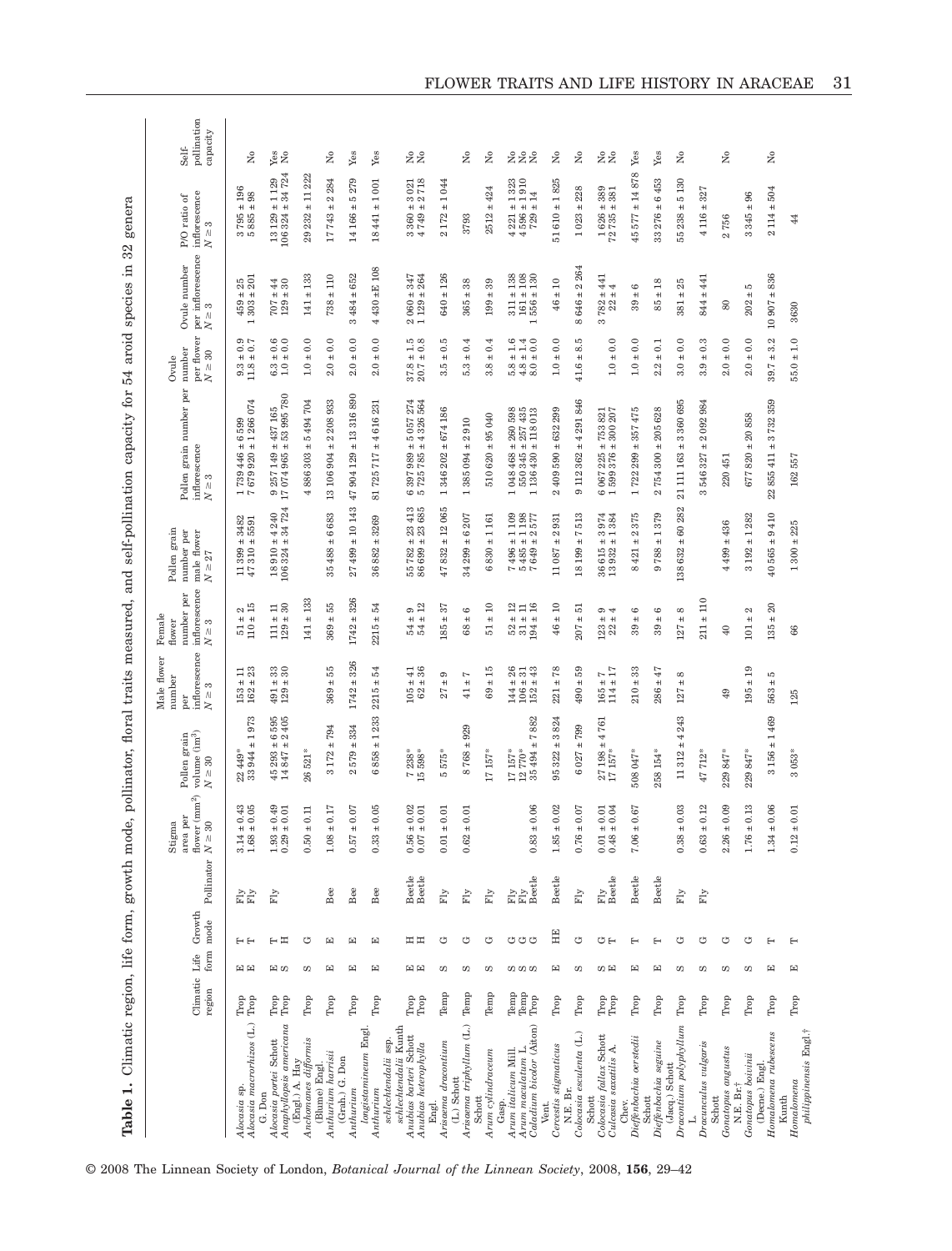| ٠<br>j |  |
|--------|--|
|        |  |
|        |  |

| $720667 \pm 129288448 \pm 118$<br>$83\ 061 \pm 39\ 695$ $47\ 680 \pm 26\ 117$<br>$63218 \pm 11383$<br>$\frac{12}{75} \frac{198 \pm 865}{123 \pm 11} \frac{}{638}$<br>$18470 + 1266$<br>$51870 \pm 10621$<br>$10865 + 929$<br>10 305*<br>57905*<br>38792*<br>11494*<br>18816*<br>434 892*<br>770*<br>$\overline{12}$<br>$1.28 \pm 0.09$ $1.06 \pm 0.54$<br>$\begin{array}{c} 0.57 \pm 0.02 \\ 1.04 \pm 0.12 \end{array}$<br>$0.50 \pm 0.05$<br>$0.19 \pm 0.02$<br>$64 \pm 0.06$<br>$40.11$<br>$\pm 0.05$<br>$11.16 \pm 0.22$<br>$0.017 \pm 0.01$ $1.61 \pm 0.17$<br>$\pm\,0.07$<br>$50\pm0.03$<br>$0.19\pm0.04$<br>$0.57\pm0.05$<br>0.017<br>0.77<br>$0.56$<br>$0.77$<br>6.<br>$\dot{\circ}$<br>Beetle<br>Fly<br>Beetle<br>Beetle<br>Beetle<br>Beetle<br>Beetle<br>Bee<br>Bee<br>Bee<br>Bee<br>Fly<br>$E_{\rm H}$<br>HE<br>EE<br>HE<br>۴È<br>ڻ<br>$\overline{a}$<br>Ξ<br>Ξ<br>回じ<br>⊢<br>日日<br>国国<br>囯<br>ωĦ<br>国国<br>SMSEE<br>囯<br>国国<br>国の<br>Temp<br>Temp<br>Trop<br>Philodendron erubescens C. Koch Trop<br>Trop<br>Trop<br>Trop<br>${\rm Trop}$<br>Trop<br>Trop<br>Trop<br>Trop<br>Trop<br>Trop<br>Trop<br>Trop<br>$_{\mathrm{Trop}}$<br>Pinellia tripartita (Blume) Schott<br>Stenospermation longipetiolatum<br>Pseudodracontium fallax Serebr.<br>Montrichardia linifera (Arruda)<br>Peltandra virginica (L.) Schott<br>Montrichardia arborescens (L.)<br>Stenospermation sessile Engl.+<br>Rhaphidophora schottii Hook†<br>Spathiphyllum friedrichsthalii<br>Spathiphyllum patinii (Mast.)<br>Philodendron pedatum Kunth<br>Synandrospadix vermitoxicus<br>Spathiphyllum wallisii Regel<br>Philodendron squamiferum<br>Monstera adansonii Schott<br>Pistia stratiotes L.<br>Poepp. & Endl.<br>& Augustin<br>N.E. Br.<br>Schott<br>Schott<br>Schott<br>Engl. |        | $775 + 129$<br>$122 \pm 22$<br>$1060 \pm 76$<br>$641 \pm 36$<br>$43 \pm 21$<br>$95 \pm 33$<br>$171 \pm 32$<br>$67 \pm 8$<br>1 ± 0<br>$230 \pm 44$<br>$73 \pm 12$<br>991<br>$964 \pm 356$<br>$1258 \pm 345$<br>$649 \pm 36$<br>$185 \pm 13$<br>$765 \pm 40$<br>$171 \pm 32$<br>$230 \pm 44$<br>$1 \pm 0$<br>$94 \pm 5$<br>991 | $21987 \pm 10934$<br>$57203 \pm 8289$<br>$19445 + 5316$<br>$17359 \pm 7656$<br>$14679 \pm 4450$<br>$582 \pm 3\,049$<br>$\frac{98}{25} \frac{766 \pm 7}{932 \pm 9} \frac{750}{602}$<br>$17251 \pm 8292$<br>$\frac{19666 \pm 5630}{7054 \pm 3471}$<br>$2033 \pm 1464$<br>$\overline{1}$ | 17840873 ± 11620431<br>$11397606 \pm 5920738$<br>$5331093 \pm 2265953$<br>$4545879 \pm 1851630$<br>12 985 938 ± 219 9319<br>8727761 ± 3394104<br>$3656094 \pm 491645$<br>$1671158 \pm 251408$<br>$17\,768\,841\pm90\,404$<br>$856848 \pm 5159$<br>$2033 \pm 1464$<br>97877106 | $142 \pm 74$<br>: 234 ± 2806<br>$36148 \pm 3163$<br>$16478 \pm 1231$<br>$539 \pm 296$<br>$122 + 22$<br>$94 \pm 33$<br>$67 \pm 8$<br>$22 \pm 1$<br>$922 \pm 179$<br>$73 \pm 12$<br>991<br>$\frac{1}{2}$<br>$34.1 \pm 2.0$<br>$25.8 \pm 3.4$<br>$3.2 \pm 0.4$<br>15.7 ± 0.9<br>$1.0 \pm 0.0$<br>$1.0 \pm 0.0$<br>$22.3 \pm 1.5$<br>$1.0\pm0.0$<br>$1.0\pm0.0$<br>$\pm 0.0$<br>$4.0 \pm 0.0$<br>$1.0\pm0.0$<br>0.6 | $119020 \pm 42929$<br>$28744 \pm 11568$<br>$92355 \pm 45682$<br>$\frac{18642 \pm 3942}{98766}$<br>$14300 \pm 2072$<br>$469 \pm 292$<br>$2881 + 833$<br>$484 \pm 297$<br>$6443 + 777$<br>$90 \pm 66$<br>$1081 + 86$ | Yes<br>$\tilde{z}$<br>$\tilde{z}$<br>å<br>å<br>Σò<br>å |
|---------------------------------------------------------------------------------------------------------------------------------------------------------------------------------------------------------------------------------------------------------------------------------------------------------------------------------------------------------------------------------------------------------------------------------------------------------------------------------------------------------------------------------------------------------------------------------------------------------------------------------------------------------------------------------------------------------------------------------------------------------------------------------------------------------------------------------------------------------------------------------------------------------------------------------------------------------------------------------------------------------------------------------------------------------------------------------------------------------------------------------------------------------------------------------------------------------------------------------------------------------------------------------------------------------------------------------------------------------------------------------------------------------------------------------------------------------------------------------------------------------------------------------------------------------------------------------------------------------------------------------------------------------------------------------------------------------------------------------------------------------------------|--------|------------------------------------------------------------------------------------------------------------------------------------------------------------------------------------------------------------------------------------------------------------------------------------------------------------------------------|---------------------------------------------------------------------------------------------------------------------------------------------------------------------------------------------------------------------------------------------------------------------------------------|-------------------------------------------------------------------------------------------------------------------------------------------------------------------------------------------------------------------------------------------------------------------------------|-----------------------------------------------------------------------------------------------------------------------------------------------------------------------------------------------------------------------------------------------------------------------------------------------------------------------------------------------------------------------------------------------------------------|--------------------------------------------------------------------------------------------------------------------------------------------------------------------------------------------------------------------|--------------------------------------------------------|
|                                                                                                                                                                                                                                                                                                                                                                                                                                                                                                                                                                                                                                                                                                                                                                                                                                                                                                                                                                                                                                                                                                                                                                                                                                                                                                                                                                                                                                                                                                                                                                                                                                                                                                                                                                     |        |                                                                                                                                                                                                                                                                                                                              |                                                                                                                                                                                                                                                                                       |                                                                                                                                                                                                                                                                               |                                                                                                                                                                                                                                                                                                                                                                                                                 |                                                                                                                                                                                                                    |                                                        |
|                                                                                                                                                                                                                                                                                                                                                                                                                                                                                                                                                                                                                                                                                                                                                                                                                                                                                                                                                                                                                                                                                                                                                                                                                                                                                                                                                                                                                                                                                                                                                                                                                                                                                                                                                                     |        |                                                                                                                                                                                                                                                                                                                              |                                                                                                                                                                                                                                                                                       |                                                                                                                                                                                                                                                                               |                                                                                                                                                                                                                                                                                                                                                                                                                 |                                                                                                                                                                                                                    |                                                        |
|                                                                                                                                                                                                                                                                                                                                                                                                                                                                                                                                                                                                                                                                                                                                                                                                                                                                                                                                                                                                                                                                                                                                                                                                                                                                                                                                                                                                                                                                                                                                                                                                                                                                                                                                                                     |        |                                                                                                                                                                                                                                                                                                                              |                                                                                                                                                                                                                                                                                       |                                                                                                                                                                                                                                                                               |                                                                                                                                                                                                                                                                                                                                                                                                                 |                                                                                                                                                                                                                    |                                                        |
|                                                                                                                                                                                                                                                                                                                                                                                                                                                                                                                                                                                                                                                                                                                                                                                                                                                                                                                                                                                                                                                                                                                                                                                                                                                                                                                                                                                                                                                                                                                                                                                                                                                                                                                                                                     |        |                                                                                                                                                                                                                                                                                                                              |                                                                                                                                                                                                                                                                                       |                                                                                                                                                                                                                                                                               |                                                                                                                                                                                                                                                                                                                                                                                                                 |                                                                                                                                                                                                                    |                                                        |
|                                                                                                                                                                                                                                                                                                                                                                                                                                                                                                                                                                                                                                                                                                                                                                                                                                                                                                                                                                                                                                                                                                                                                                                                                                                                                                                                                                                                                                                                                                                                                                                                                                                                                                                                                                     |        |                                                                                                                                                                                                                                                                                                                              |                                                                                                                                                                                                                                                                                       |                                                                                                                                                                                                                                                                               |                                                                                                                                                                                                                                                                                                                                                                                                                 |                                                                                                                                                                                                                    |                                                        |
|                                                                                                                                                                                                                                                                                                                                                                                                                                                                                                                                                                                                                                                                                                                                                                                                                                                                                                                                                                                                                                                                                                                                                                                                                                                                                                                                                                                                                                                                                                                                                                                                                                                                                                                                                                     |        |                                                                                                                                                                                                                                                                                                                              |                                                                                                                                                                                                                                                                                       |                                                                                                                                                                                                                                                                               |                                                                                                                                                                                                                                                                                                                                                                                                                 |                                                                                                                                                                                                                    |                                                        |
|                                                                                                                                                                                                                                                                                                                                                                                                                                                                                                                                                                                                                                                                                                                                                                                                                                                                                                                                                                                                                                                                                                                                                                                                                                                                                                                                                                                                                                                                                                                                                                                                                                                                                                                                                                     |        |                                                                                                                                                                                                                                                                                                                              |                                                                                                                                                                                                                                                                                       |                                                                                                                                                                                                                                                                               |                                                                                                                                                                                                                                                                                                                                                                                                                 |                                                                                                                                                                                                                    |                                                        |
|                                                                                                                                                                                                                                                                                                                                                                                                                                                                                                                                                                                                                                                                                                                                                                                                                                                                                                                                                                                                                                                                                                                                                                                                                                                                                                                                                                                                                                                                                                                                                                                                                                                                                                                                                                     |        | $118 + 12$<br>$118 + 12$                                                                                                                                                                                                                                                                                                     |                                                                                                                                                                                                                                                                                       | $2598082 \pm 1292262$                                                                                                                                                                                                                                                         | $1065 \pm 109$<br>$9.0 \pm 0.0$                                                                                                                                                                                                                                                                                                                                                                                 | $2467 + 1211$                                                                                                                                                                                                      | å                                                      |
|                                                                                                                                                                                                                                                                                                                                                                                                                                                                                                                                                                                                                                                                                                                                                                                                                                                                                                                                                                                                                                                                                                                                                                                                                                                                                                                                                                                                                                                                                                                                                                                                                                                                                                                                                                     |        | $\begin{array}{c} 126 \pm 31 \\ 179 \pm 4 \end{array}$<br>$\begin{array}{c} 126 \pm 31 \\ 179 \pm 5 \end{array}$                                                                                                                                                                                                             | $\frac{38455 \pm 7213}{2599 \pm 433}$                                                                                                                                                                                                                                                 | $917462 \pm 1774087$<br>$465291 \pm 63295$<br>4                                                                                                                                                                                                                               | $1141 + 279$<br>$969 + 26$<br>$9.0 \pm 0.0$<br>$5.4 \pm 0.5$                                                                                                                                                                                                                                                                                                                                                    | $4235 \pm 892$<br>$481 \pm 78$                                                                                                                                                                                     | gg                                                     |
|                                                                                                                                                                                                                                                                                                                                                                                                                                                                                                                                                                                                                                                                                                                                                                                                                                                                                                                                                                                                                                                                                                                                                                                                                                                                                                                                                                                                                                                                                                                                                                                                                                                                                                                                                                     | 61600* | 206<br>28<br>206<br>275                                                                                                                                                                                                                                                                                                      | $16466 \pm 2106$<br>$9399 \pm 721$                                                                                                                                                                                                                                                    | 2609196<br>4528 150                                                                                                                                                                                                                                                           | 824<br>112<br>$4.0 \pm 0.0$<br>$4.0\pm0.0$                                                                                                                                                                                                                                                                                                                                                                      | 3166<br>40 429                                                                                                                                                                                                     | å                                                      |
| $\begin{array}{c} 76\ 335 \pm 5\ 819 \\ 27\ 012 \pm 4\ 052 \end{array}$<br>$\begin{array}{c} 0.53 \pm 0.01 \\ 6.22 \pm 0.77 \end{array}$<br>Beetle<br>Beetle<br>HE<br>Trop<br>Trop<br>Syngonium auritum (L.) Schott<br>Syngonium angustatum Schott<br>(Griseb.) Engl.†                                                                                                                                                                                                                                                                                                                                                                                                                                                                                                                                                                                                                                                                                                                                                                                                                                                                                                                                                                                                                                                                                                                                                                                                                                                                                                                                                                                                                                                                                              |        | $91 \pm 26$<br>$52 \pm 4$<br>$158 \pm 32$<br>$554 \pm 222$                                                                                                                                                                                                                                                                   | $12799 \pm 4823$                                                                                                                                                                                                                                                                      | $70541 \pm 1470439737310 \pm 18838639$<br>$2111784 \pm 1287717$                                                                                                                                                                                                               | $91 \pm 26$<br>$104 \pm 8$<br>$2.0 \pm 0.0$<br>$1.0\pm0.0$                                                                                                                                                                                                                                                                                                                                                      | $19866 \pm 10760$                                                                                                                                                                                                  | ż<br>$\tilde{z}$                                       |
| 47712*<br>220893*<br>± 1.32<br>$0.78\pm0.11$<br>0.06<br>Beetle<br>Beetle<br>HHH<br>国国国国<br>Trop<br>Trop<br>Syngonium schottianum H.<br>Syngonium ruizii Schott                                                                                                                                                                                                                                                                                                                                                                                                                                                                                                                                                                                                                                                                                                                                                                                                                                                                                                                                                                                                                                                                                                                                                                                                                                                                                                                                                                                                                                                                                                                                                                                                      |        | $353 \pm 49$<br>173<br>$75 + 19$<br>868                                                                                                                                                                                                                                                                                      | $\begin{array}{c} 8\ 090 \pm 3\ 175 \\ 17\ 933 \pm 3\ 564 \end{array}$                                                                                                                                                                                                                | $594886 \pm 4729$<br>15853152                                                                                                                                                                                                                                                 | $1413 + 197$<br>346<br>$4.0 \pm 0.0$<br>$2.0\pm0.0$                                                                                                                                                                                                                                                                                                                                                             | $\begin{array}{c} 42\ 2107 \pm 85\ 191 \\ 428 \pm 70 \end{array}$<br>45818                                                                                                                                         | å                                                      |
| Wendl. ex Schott†                                                                                                                                                                                                                                                                                                                                                                                                                                                                                                                                                                                                                                                                                                                                                                                                                                                                                                                                                                                                                                                                                                                                                                                                                                                                                                                                                                                                                                                                                                                                                                                                                                                                                                                                                   |        |                                                                                                                                                                                                                                                                                                                              |                                                                                                                                                                                                                                                                                       |                                                                                                                                                                                                                                                                               |                                                                                                                                                                                                                                                                                                                                                                                                                 |                                                                                                                                                                                                                    |                                                        |
| 17157*<br>24 429*<br>38792*<br>$0.19 \pm 0.03$<br>$0.78 \pm 0.08$<br>$0.12 \pm 0.01$<br>Beetle<br>Beetle<br>Beetle<br>さささ<br><b>00 00 00</b><br>${\rm Trop}$<br>Typhonium trilobatum (L.) Schott Trop<br>Trop<br>Typhonium violifolium Gagnep.<br>Xanthosoma conspurcatum                                                                                                                                                                                                                                                                                                                                                                                                                                                                                                                                                                                                                                                                                                                                                                                                                                                                                                                                                                                                                                                                                                                                                                                                                                                                                                                                                                                                                                                                                           |        | $174 \pm 16$<br>$16\pm2$<br>76<br>103                                                                                                                                                                                                                                                                                        | $865 + 737$<br>$\infty$                                                                                                                                                                                                                                                               | 837676 ± 189880<br>50 668<br>$234064 \pm$<br>913095                                                                                                                                                                                                                           | $174 \pm 16$<br>$\mathbf{\Omega}$<br>$16 \pm$<br>1361<br>$1.0 \pm 0.0$<br>$1.0\pm0.0$<br>$\pm$ 0.9<br>16.6                                                                                                                                                                                                                                                                                                      | $15210 \pm 5293$<br>$4783 \pm 624$<br>723                                                                                                                                                                          | å                                                      |
| $145683 + 43782$<br>$59\pm0.24$<br>Ωi<br>೮<br>S<br>Trop<br>Zamioculcas zamiifolia (Lodd.)<br>Schotti                                                                                                                                                                                                                                                                                                                                                                                                                                                                                                                                                                                                                                                                                                                                                                                                                                                                                                                                                                                                                                                                                                                                                                                                                                                                                                                                                                                                                                                                                                                                                                                                                                                                |        | G<br>$60 +$<br>$94 \pm 14$                                                                                                                                                                                                                                                                                                   | $415 \pm 376$<br>5                                                                                                                                                                                                                                                                    | $513985 \pm 109275$                                                                                                                                                                                                                                                           | $101 \pm 12$<br>$2.0 \pm 0.0$                                                                                                                                                                                                                                                                                                                                                                                   | $5060 + 444$                                                                                                                                                                                                       | $\tilde{z}$                                            |
| 591*<br>S<br>$\pm\,0.01$<br>ρÖ<br>೮<br>囯<br>Trop<br>Zomicarpella amazonica Bogner<br>Engl.                                                                                                                                                                                                                                                                                                                                                                                                                                                                                                                                                                                                                                                                                                                                                                                                                                                                                                                                                                                                                                                                                                                                                                                                                                                                                                                                                                                                                                                                                                                                                                                                                                                                          |        | $\overline{ }$<br>$\ddot{}$<br>$\infty$                                                                                                                                                                                                                                                                                      |                                                                                                                                                                                                                                                                                       | 952<br>$\frac{19}{19}$<br>273891                                                                                                                                                                                                                                              | $\frac{1}{1}$<br>28<br>$\pm$ 0.5<br>3.5                                                                                                                                                                                                                                                                                                                                                                         | $607 \pm 466$<br>c                                                                                                                                                                                                 |                                                        |

© 2008 The Linnean Society of London, *Botanical Journal of the Linnean Society*, 2008, **156**, 29–42

\*Obtained from Grayum's (1992) data on pollen diameter (see 'Material and methods').

†Smaller sampling:

*N* V

 $\leq 2$  inflorescences.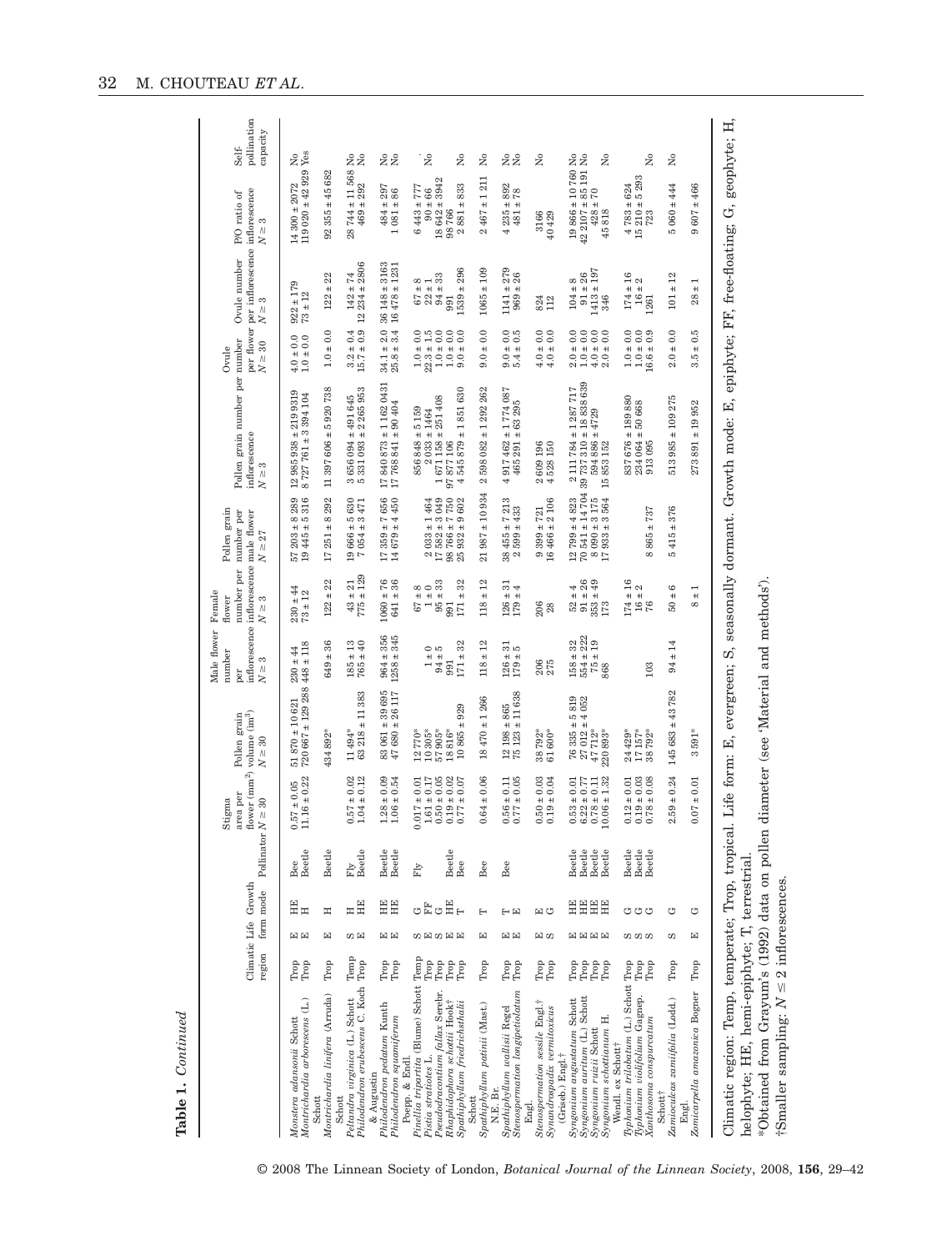inflorescences. As merosity in unisexual flowers usually varies, the number of stamens per flower can also vary.

For species with bisexual flowers, inflorescences were collected on the first day of pollen release. In the case of *Monstera* and *Stenospermation*, which have a short flowering cycle of approximately 7 days (Chouteau *et al*., 2006a), the inflorescences were collected just after the spathe had opened. For all these species, the total number of flowers was determined by counting all the flowers individually.

For both types of inflorescence, the number of ovules per flower was estimated by counting the number of locules on ten flowers and the number of ovules per locule for ten locules for each inflorescence collected. The ovule number per inflorescence was obtained by multiplying the mean number of ovules per flower by the mean number of flowers per inflorescence bearing ovules.

To estimate the number of pollen grains per inflorescence, three groups of five stamens were collected on inflorescences with flowers that could not be isolated and three groups of one flower on inflorescences with flowers that could be isolated. Each group of stamens or each flower was dissolved in 300  $\mu$ L of 95% sulphuric acid for 5 days at 24 °C. The solution was then homogenized, and  $1 \mu L$  was collected and carefully placed on a microscope slide. The number of pollen grains was counted for three independent replicates of  $1 \mu L$ .

When three groups of five stamens were used, the total number of pollen grains per flower was obtained by multiplying the mean of the triplicate count by 300, dividing the result by five, and multiplying that by the number of stamens per flower. When three groups of one flower were used, the number of pollen grains per flower was obtained by multiplying the mean of the triplicate by 300. A complete pollen count was performed in triplicate for each inflorescence  $(3 \times 5$  stamens or  $3 \times 1$  flower per inflorescence). Standard deviations were calculated using the total number of pollen counts (generally  $N = 9$ ) of the same species. The number of pollen grains per inflorescence was obtained by multiplying the mean number of pollen grains per flower by the mean number of flowers bearing pollen. In the same way, the pollen grain volume per inflorescence was obtained by multiplying the mean number of pollen grains per inflorescence by the mean pollen volume of the species concerned (see below). The size of the pollen grains was estimated by measuring the diameter of the polar and equatorial axes of the grains from dehisced anthers. Measurements were made with an ocular micrometer at  $\times 630$ . The volume of a single pollen grain was estimated using the formula  $\pi P E^2/6$ (Harder, 1998), where *P* is the polar axis diameter and *E* is the equatorial axis diameter. Generally, ten pollen grains per inflorescence were measured from three independent inflorescences (generally  $N = 30$ ). In addition, for a few species listed in Table 1, the pollen grain volume was estimated using Grayum's (1992) data on pollen diameter and applying the formula  $(4/3)\pi(D/2)^3$ , where *D* is the diameter.

The P/O ratio was calculated for the inflorescence by dividing the mean number of pollen grains per inflorescence by the mean number of ovules per inflorescence. For the dioecious *Arisaema triphyllum*, the P/O ratio was calculated by dividing the mean number of pollen grains per inflorescence of plants with male flowers by the mean ovule number per inflorescence of plants with female flowers. For all species, standard deviations were calculated using all the inflorescences from the same species (generally  $N = 3$ ).

For each inflorescence studied, the stigma area (estimated as a circle) of ten flowers was calculated using the diameter (0.01 mm resolution) of the stigmas measured at  $\times 20$  magnification under a dissecting microscope equipped with an ocular micrometer and the formula  $\pi D^2/4$ , where *D* is the measured diameter. To obtain the total stigmatic area of the inflorescences, the mean stigma area was multiplied by the mean number of flowers bearing stigmas for each species. When inflorescences bore fewer than ten female flowers, all the stigmas were measured.

A minimum of three inflorescences per species (Table 1) were bagged at the bud stage. After anthesis, if at least one inflorescence had set fruit, the species was considered to be potentially selfpollinating; if all the inflorescences withered without producing seeds, the species was considered to be unable to self-pollinate. These qualitative observations indicate only the potential for self-pollination rather than quantitative measurement.

The life form, growth mode, and climatic region were obtained using Mayo *et al*. (1997) and from personal observations. Species are considered to be seasonally dormant (seasonal) when they have a dormant stage each year associated with the loss of the aerial vegetative system, whereas evergreen species lose dormancy and the aerial vegetative system is present all year around. For the growth mode, species were categorized as epiphytic (nonparasitic plants growing on another plant and without having roots in contact with the ground at any moment during their life), hemi-epiphytic (plants growing on a host plant and having feeder roots in contact with the ground), terrestrial (plants which grow on the ground and lack subterranean stems), geophytic (plants having subterranean stems, implying a tuber or rhizome), helophytic (marsh or swamp plants growing in flooded ground with the foliage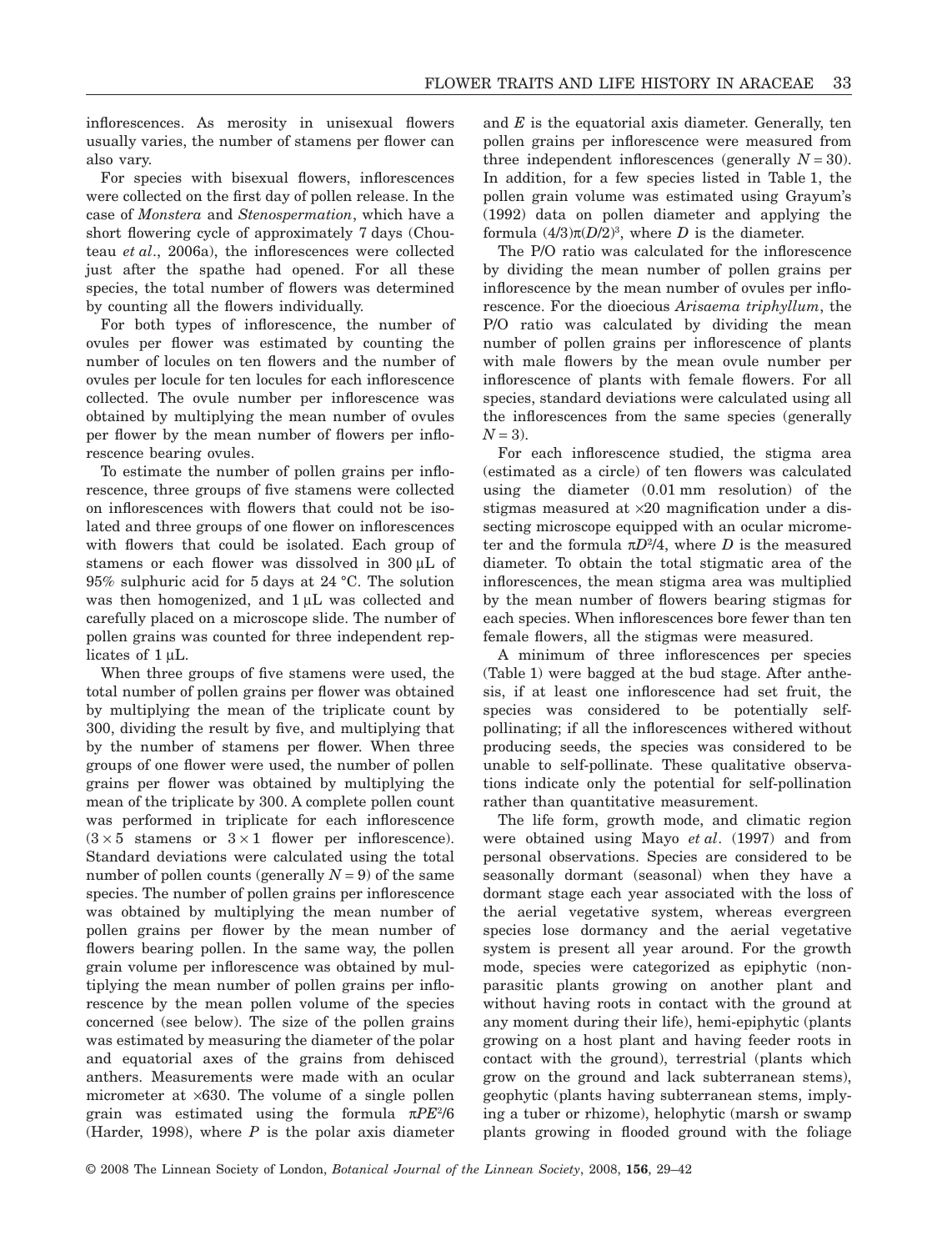above the water), or free-floating (aquatic plants floating above the water without any anchor roots). Finally, the species were divided into two climatic regions: temperate and tropical (including subtropical, tropical, and equatorial regions).

*t*-test analyses were used to determine differences between groups for the variable measured (selfpollination capacity, life form, climatic zone, and growth mode) for all the species studied (SPSS 11.0.0, 2001). Differences in floral traits between the different types of pollinator were tested using analysis of variance (ANOVA) (Systat 8.0, 1998). Prior to the analysis, the P/O ratios were logarithmically transformed and the numbers of ovules were square-root transformed. In order to study the relationships between certain measured floral traits and the type of pollinating insect, a stepwise backward discriminant analysis was performed (Systat 8.0, 1998). The analysis was conducted for three types of pollinating insect  $(grouping variable) - bee, beetle, and fly - according$ to the data available in the literature (for a review, see Gibernau, 2003). Twenty species were coded as beetle-pollinated, 13 as fly-pollinated, seven as beepollinated, and 14 as unknown (see Table 1). Species with unknown pollinator types were used as complementary data and, after analysis, were classified into one of the three defined groups. The 12 floral traits (variables) available for all species were selected in order to test any discrimination between the three pollinator groups: flower stigma area, stigma per inflorescence, mean volume of a pollen grain, pollen volume per inflorescence, pollen number per inflorescence, number of ovules per flower and per inflorescence, P/O ratio, number of female flowers, sexual type of the flower, growth mode, and life form.

#### RESULTS

Table 1 summarizes the floral traits, climatic region, life form, growth mode, pollinator type, and capacity for self-pollination for 54 species of aroids. Of the species studied, 41 had unisexually flowered inflorescences and 13 had bisexually flowered inflorescences. Thirty-two species were evergreen and all these were tropical or subtropical taxa with different growth modes (eight terrestrial, four helophytic, 13 hemiepiphytic, five epiphytic, one free-floating, and one geophytic). Of the 22 seasonally dormant species, all were geophytes; seven were from temperate regions with a wide range of temperature variation between summer and winter, and 15 were tropical.

#### P/O RATIO AND SELF-POLLINATION CAPACITY

Of the 39 species bagged for the self-pollination test, only six species set fruit and were therefore considered to be able to self-pollinate (Table 1). A significant difference (*t*-test:  $t_{37} = 2.182$ ,  $P = 0.036$ ) was found between the P/O ratio of the group potentially able to self-pollinate (mean  $log \pm SD$ ,  $9.89 \pm 0.55$ ) and that unable to do so (mean  $log \pm SD$ , 8.12  $\pm$  0.34), with the latter group having a lower P/O ratio.

#### FLORAL TRAITS WITH RESPECT TO LIFE FORM

Evergreen taxa had a significantly higher volume of pollen grains per inflorescence (*t*-test:  $t_{31.49} = 2.872$ ,  $P = 0.007$  and ovule number per inflorescence  $(t_{46.37} = 2.183, P = 0.034)$  than seasonally dormant taxa (Fig. 1A, B). This was mainly a result of the higher male  $(t_{34.60} = 3.381, P = 0.002)$  and female  $(t_{32.25} = 2.699, P = 0.011)$  flower numbers per inflorescence in evergreen taxa. In addition, the stigmatic area of a single flower  $(t_{33.67} = 2.266, P = 0.030)$  and of the inflorescence  $(t_{29.68} = 3.792, P = 0.001)$  was larger in evergreen taxa compared with seasonally dormant ones (Fig. 1C). Finally, the P/O ratio was not significantly different between evergreen and seasonal taxa (*t*51.89 = 0.243, *P* = 0.809; Fig. 1D).

#### FLORAL TRAITS WITH RESPECT TO CLIMATIC ZONE

Because the evergreen taxa all came from tropical regions, no analysis was performed on this group. Floral trait comparisons were only performed between temperate and tropical seasonally dormant geophytic taxa (Fig. 2). Tropical geophytes (15 species) produced higher pollen volumes per grain (*t*-test:  $t_{14.19} = 2.721$ ,  $P = 0.016$ ) and per inflorescence  $(t_{15.09} = 4.338, P = 0.001;$  Fig. 2A), whereas the number of ovules per inflorescence was no different  $(t_{16.87} =$ 1.392, *P* = 0.182; Fig. 2B). They also showed a larger stigmatic area per inflorescence  $(t_{15.22} = -3.418,$  $P = 0.004$ ; Fig. 2C) than their related temperate geophytic taxa (seven species). No significant difference was found for the numbers of male  $(t_{15} = 1.396,$  $P = 0.183$ ) or female  $(t_{20} = 1.543, P = 0.138)$  flowers between tropical and temperate geophytes. Finally, the P/O ratio was not significantly different between tropical and temperate geophytes  $(t_{19.44} = -0.513)$ ,  $P = 0.614$ ; Fig. 2D).

No significant differences in any of the considered floral traits were found between the different growth modes in the aroid species studied, suggesting that there are no clear relationships between the measured floral traits and the different growth modes. It is noteworthy that the growth modes were not independent of climatic zones and life forms, as, in our sampling, epiphytes and hemi-epiphytes are evergreen and tropical taxa, and terrestrials and geophytes are mainly seasonally dormant and temperate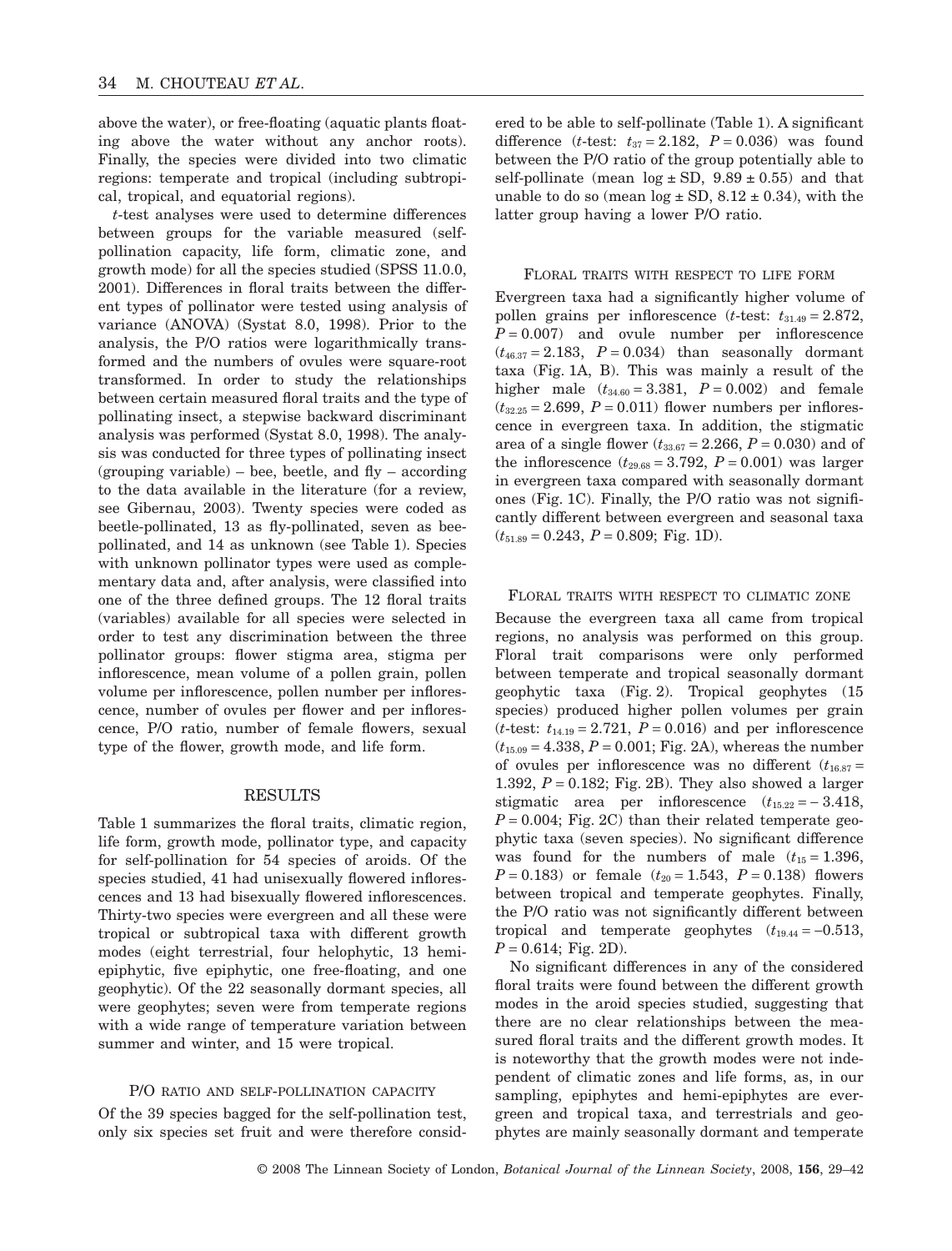

**Figure 1.** Differences in floral traits between evergreen and seasonally dormant taxa in the aroids studied. Means and 95% confidence intervals: A, pollen volume per inflorescence; B, ovule number per inflorescence; C, stigmatic area of inflorescence; D, pollen to ovule ratio.

taxa. More data are needed to study further the influence of this character on floral traits.

#### FLORAL TRAITS WITH RESPECT TO POLLINATOR TYPE

The stepwise backward discriminant analysis held back five variables, although certain other variables showed significant differences between pollinator types (Table 2): pollen volume per inflorescence, pollen number per inflorescence, number of female flowers, sexual type of the flower, and life form. The jackknifed classification matrix resulted in a total of 80% of the data being correctly classified (75% for beetle pollination, 77% for fly pollination, and 100% for bee pollination). The eigenvalues for the two axes were 14.60 and 0.52, respectively, with the corresponding canonical correlations of 0.97 and 0.59. Wilks' lambda test was significant (Wilks'  $\lambda$ lambda = 0.042,  $P < 10^{-4}$ ). The standardized canonical discriminant functions for each variable are presented in Table 3. The three pollinator groups are very distinct with no overlap (see Fig. 3), but some species were misclassified (see below). The beepollinated group is characterized by species with bisexual flowers, an evergreen life form, and a large number of gynoecia (see Table 2). Beetle-pollinated species are characterized by a high pollen volume per inflorescence, a medium number of female flowers, and almost always bear unisexual flowers (see Table 2). Fly pollination is associated with species with low female flower numbers and a relatively small number of pollen grains per inflorescence (see Table 2).

Species classification is now considered according to pollinator type. Some species were misclassified: eight of 40. Four beetle-pollinated species were classified amongst fly-pollinated species, namely *Typhonium trilobatum*, *Typhonium violifolium*, *Caladium bicolor*, and *Xanthosoma conspurcatum* (see Fig. 3). Conversely, the three *Alocasia* fly-pollinated species were classified amongst beetle-pollinated species (see Fig. 3). The fly-pollinated *Dracontium polyphyllum*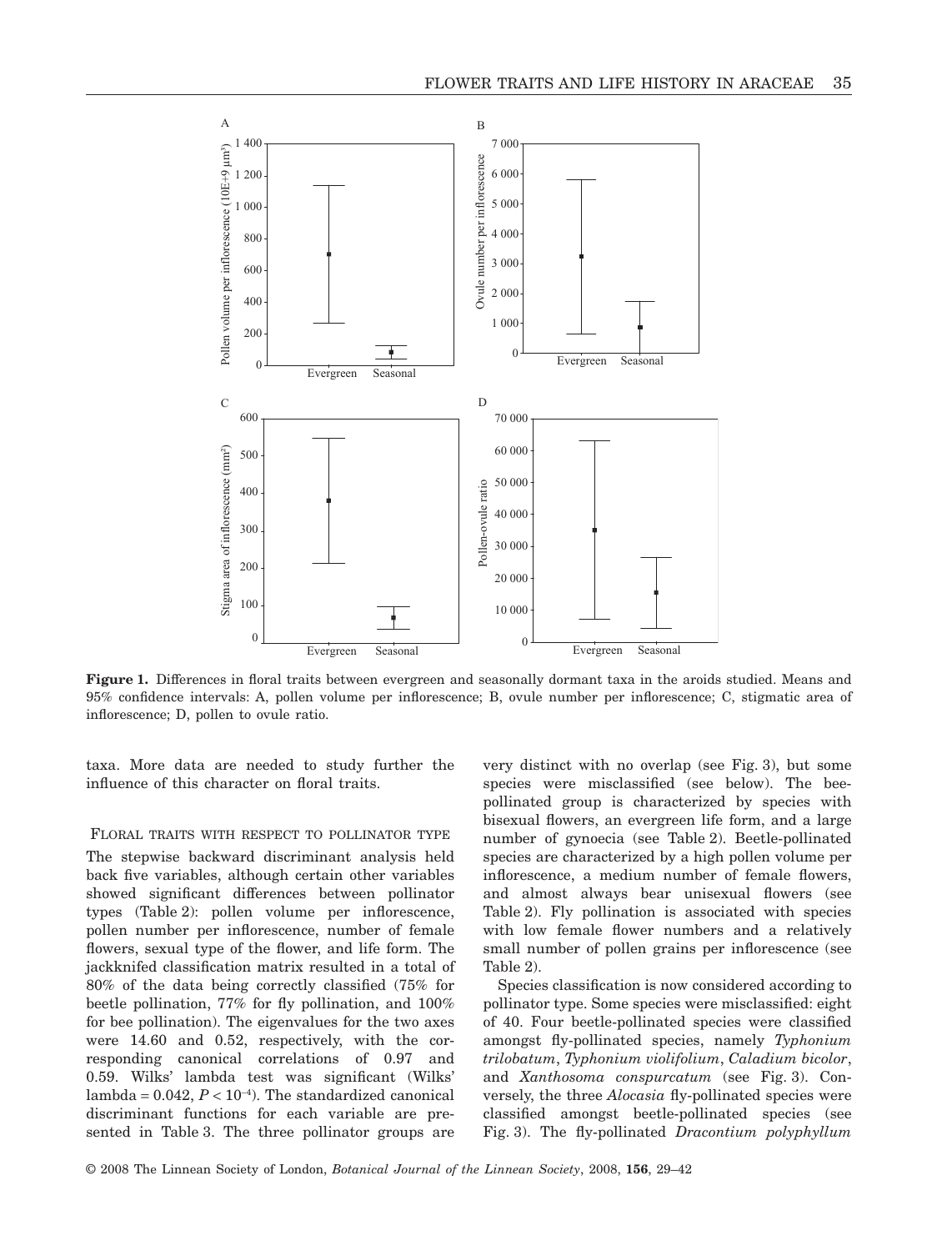

**Figure 2.** Differences in floral traits between the temperate and tropical seasonally dormant aroids studied. Means and 95% confidence intervals: A, pollen volume per inflorescence; B, ovule number per inflorescence; C, stigmatic area of inflorescence; D, pollen to ovule ratio.

was classified as bee-pollinated, close to *Anaphyllopsis americana*, an 'unknown taxon', but clearly stands in an intermediate position between fly- and beepollinated groups (see Fig. 3). The other species with unknown pollinators were tentatively classified as follows: the two *Stenospermation* species were considered to be bee-pollinated; the two *Homalomena* species, *Pistia stratiotes* and *Zomicarpella amazonica*, were classified as beetle-pollinated; and *Synandrospadix vermitoxicus*, *Pseudodracontium fallax*, the two *Gonatopus* species, and *Zamioculcas zamiifolia* were considered to be fly-pollinated (Fig. 3). The two *Gonatopus* species appear to be marginally separate (like *Zamioculcas zamiifolia*) from the other flypollinated species (Fig. 3). It should be noted that the classifications of the unknown species were not tested during the discriminant analysis, and thus must be considered as hypotheses to be validated in the field.

The P/O ratio was much higher in beetle-pollinated species (mean: 51 657) than in fly- (mean: 9807) and

bee-pollinated (mean: 10 605) species, but these differences were not significant (Table 2). Pollen grain volume in relation to pollinator class displayed the same type of difference, with the pollen volume of beetle-pollinated species being significantly larger (mean:  $123\,595\,\mu\text{m}^3$ ) than that of related fly- (mean: 19 973  $\mu$ m<sup>3</sup>) and bee-pollinated (mean: 15 145  $\mu$ m<sup>3</sup>) species (Table 2). In the same way, the flower stigma surface was significantly larger in beetle-pollinated species (mean:  $3.06 \text{ mm}^2$ ) than in fly- (mean:  $0.85$  mm<sup>2</sup>) or bee-pollinated (mean:  $0.65$  mm<sup>2</sup>) taxa (Table 2).

#### DISCUSSION

#### P/O RATIO AND BREEDING SYSTEM

Aroids seem to be a family whose inflorescences are adapted for out-breeding. Of all the species studied, only six showed an ability to self-pollinate. This result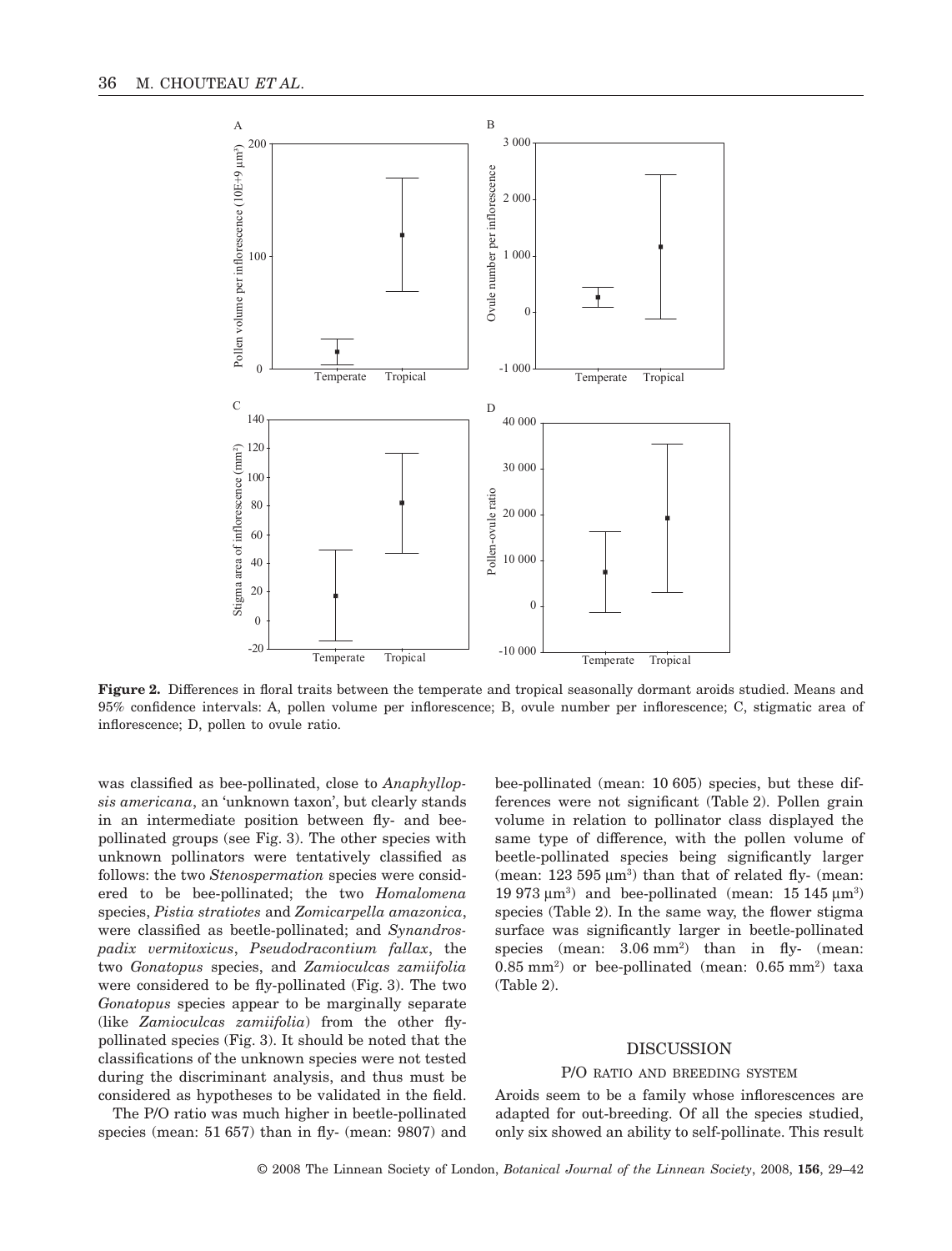| Floral character                | Beetle pollination<br>$(N = 20)$ | Fly pollination<br>$(N = 14)$    | Bee pollination<br>$(N = 7)$     | Statistic values<br>$F_{2.38}$ |
|---------------------------------|----------------------------------|----------------------------------|----------------------------------|--------------------------------|
|                                 |                                  |                                  |                                  |                                |
| Flower stigma area              | $3.06 \pm 0.87a$                 | $0.85 \pm 0.23b$                 | $0.65 \pm 0.09b$                 | $3.44*$                        |
| Stigma area per inflorescence   | $431 \pm 115a$                   | $76.4 \pm 20.3b$                 | $453 \pm 137a$                   | $3.84*$                        |
| Mean pollen grain volume        | $123595 \pm 35614a$              | $19.973 \pm 3674$                | $15144 \pm 6467$                 | $4.43*$                        |
| Pollen volume per inflorescence | $10 \pm 3.24 \times 10^{11}$ a   | $1.04 \pm 0.34 \times 10^{11}$ h | $2.22 \pm 1.03 \times 10^{11}$ h | $3.59*$                        |
| Pollen number per inflorescence | $1.2 \pm 0.5 \times 10^7$        | $0.48 \pm 0.15 \times 10^7$      | $2.39 \pm 1.12 \times 10^7$      | 2.13                           |
| Ovule number per flower         | $8.89 \pm 2.67$                  | $9.59 \pm 3.14$                  | $5.28 \pm 1.34$                  | 0.38                           |
| Ovule number per inflorescence  | $3719 \pm 1962$                  | $1286 \pm 620$                   | $1903 \pm 548$                   | 0.64                           |
| Pollen to ovule ratio           | $51657 \pm 21224$                | $9807 \pm 3977$                  | $10605 \pm 2695$                 | 1.93                           |
| Female flower number            | $252 \pm 74a$                    | $103 \pm 16a$                    | $853 \pm 321b$                   | $7.99**$                       |
| Flower sexual type <sup>†</sup> | $1.95 \pm 0.05a$                 | $1.93 \pm 0.07a$                 | $1 \pm 0$                        | $52.1***$                      |
| Growth mode:                    | $2.8 \pm 0.28a$                  | $1.5 \pm 0.23b$                  | $4 \pm 0.38c$                    | $13.3***$                      |
| Life form $\S$                  | $1.2 \pm 0.09a$                  | $1.79 \pm 0.11b$                 | $1 \pm 0a$                       | $13.5***$                      |

**Table 2.** Group means (±standard error) used in the discriminant analysis for the different floral characters according to type of pollinator

The level of significance of the analysis of variance (ANOVA) results is coded as follows:  $*P < 0.05$ ,  $*P < 0.01$ , \*\*\**P* < 0.001. Group means with different letters are significantly different (*post hoc* test *P* < 0.05). †The flower sexual type was coded: 1, bisexual; 2, unisexual.

‡The growth mode was coded: 1, geophyte; 2, helophyte; 3, ground; 4, hemi-epiphyte; 5, epiphyte.

§The life form was coded: 1, evergreen; 2, seasonally dormant.

**Table 3.** Standardized canonical discriminant functions for each variable

|                                 | Axis 1   | Axis 2   |
|---------------------------------|----------|----------|
| Pollen volume per inflorescence | 0.059    | 0.405    |
| Pollen number per inflorescence | $-1.643$ | 0.217    |
| Number of female flowers        | 0.831    | 0.077    |
| Sexual type of flower           | $-1.555$ | 0.164    |
| Life form                       | $-0.203$ | $-0.770$ |

is confirmed by the fact that aroid inflorescences are dichogamous, with stigmas receptive before pollen release (Mayo *et al*., 1997). Self-pollination in some aroids could be a mechanism for eventually ensuring fertilization when pollinator frequencies are limited. In addition, genera, such as *Alocasia* (Yafuso, 1993; Miyake & Yafuso, 2003; M. Chouteau, pers. observ.), *Dieffenbachia* (Young, 1986; Beath, 1999), and *Montrichardia* (Gibernau *et al*., 2003), which are able to self-pollinate to some degree, present distinctive traits, such as thermogenesis, odour production, nectar production, and even movements of the spathe during the flowering cycle to attract entomophilous pollinators and ensure pollination. Because selfpollination is most probably a secondary mechanism in the aroid family, the assumption that the P/O ratio reflects the breeding or the compatibility system is not found to be true in this family. As suggested by Chouteau *et al*. (2006a), in Araceae, a higher P/O ratio is most probably the result of a less efficient pollination mechanism, and therefore, to ensure seed production, the plant could have evolved selfpollination mechanisms.

### FLORAL TRAITS WITH RESPECT TO LIFE FORM

Little is known about floral traits with respect to life form. Jürgens *et al*. (2002) found significant differences between perennial and annual Caryophylloideae in terms of various floral traits. Perennial flowers had larger numbers of pollen grains and ovules, and greater P/O ratios, than annual flowers. In the aroids studied, there were significant differences between seasonally dormant (perennial) and evergreen taxa. Evergreen taxa may invest more resources in the male reproductive function by producing a larger number of male flowers and larger pollen volumes per inflorescence than seasonally dormant taxa (which are all geophytic). Ovule numbers per inflorescence were also higher in evergreen taxa.

Two non-exclusive main hypotheses could explain these differences between evergreen and seasonally dormant taxa.

- 1. Evergreen taxa are able to photosynthesize all year around, and therefore can acquire more resources to be invested in male and female functions than can seasonally dormant taxa.
- 2. As seasonally dormant taxa produce very few inflorescences per year (generally one per growing season), they should have more efficient pollen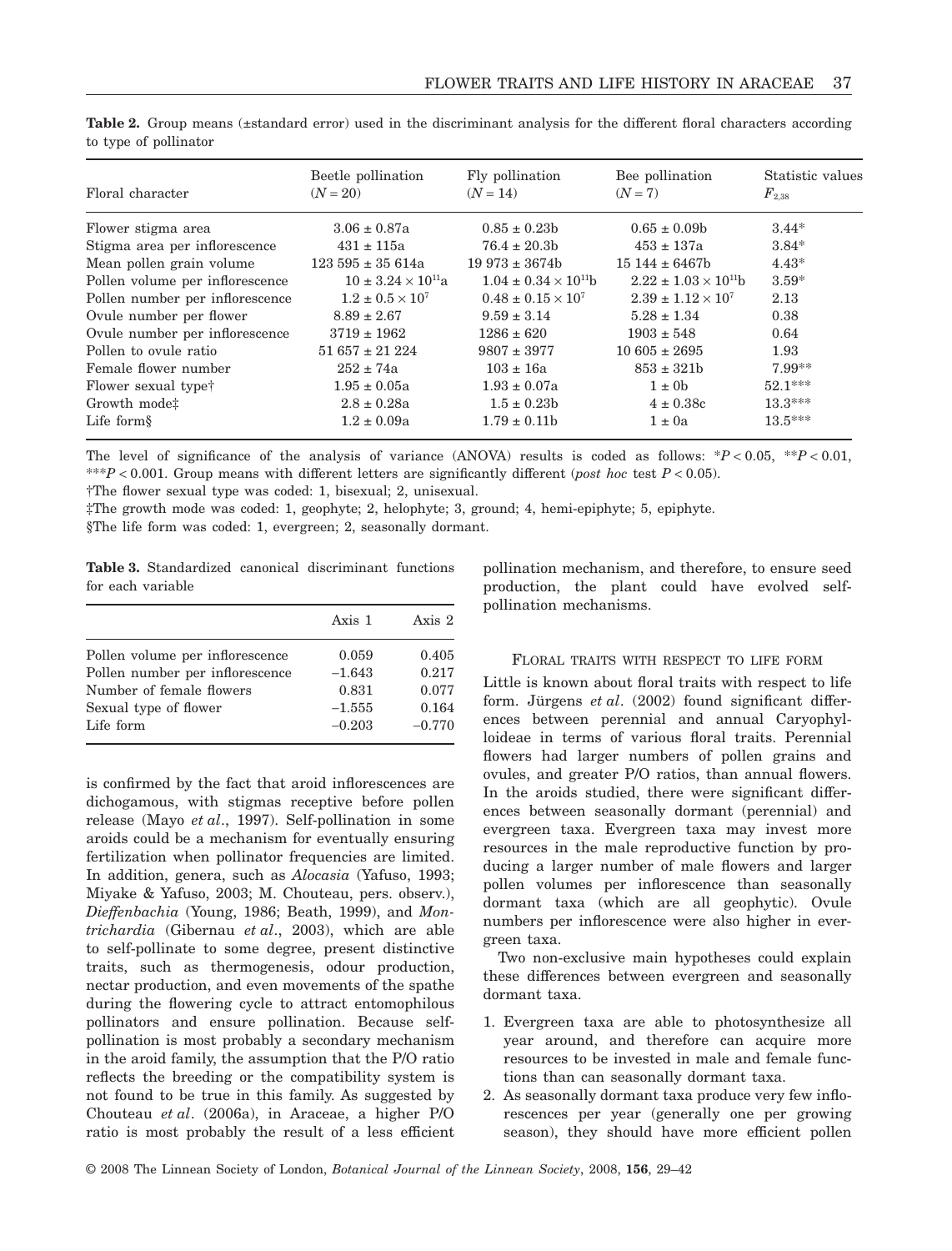

**Figure 3.** Graph of the discriminant analysis with two point clouds detailed (bottom and top). Species from the same genera are grouped together. Genera names are coded by the first three to six letters of their name (see Table 1).

transfer mechanisms in order to achieve pollination, leading to a decrease in the number and/or size of flowers and/or gametes. The stigmatic area per flower and per inflorescence is much smaller in seasonally dormant taxa than in evergreen taxa, which may support the hypothesis of higher pollination efficiency (Cruden, 2000).

## FLORAL TRAITS WITH RESPECT TO CLIMATIC ZONE

Of the seasonally dormant species studied, the temperate taxa, which are true perennials, had fewer pollen grains (mostly because of smaller pollen volumes) than their related tropical taxa. The mean pollen grain number per flower of the temperate (perennial) group is consistent with data published for the Caryophylloideae (Jürgens *et al*., 2002). However, lower ovule numbers per flower and thus a higher P/O ratio were found for Araceae than for Caryophylloideae, even though both perennial Araceae and Caryophylloideae are xenogamous (Jürgens *et al*., 2002). In the same way, differences between evergreen and seasonally dormant taxa, with lower gamete production and smaller stigma area per inflorescence for temperate (perennial) than tropical taxa, could result from a greater efficiency in pollen transfer (Cruden, 1977, 2000), because of the harsh climatic conditions and the shortness of the flowering season in temperate latitudes. Amongst the seasonally dormant taxa, all temperate species are known to be pollinated by flies, whereas tropical species are pollinated by beetles and bees.

#### FLORAL TRAITS WITH RESPECT TO POLLINATOR TYPE

Eight of the 40 species were misclassified by the discriminant analysis, showing some mismatches between floral traits and pollinator types. In the case of *Xanthosoma conspurcatum*, a beetle-pollinated species classified amongst the fly-pollinated species, the pollen is shed in tetrads. This is very rare in the Araceae and only known from two genera: *Xantho-*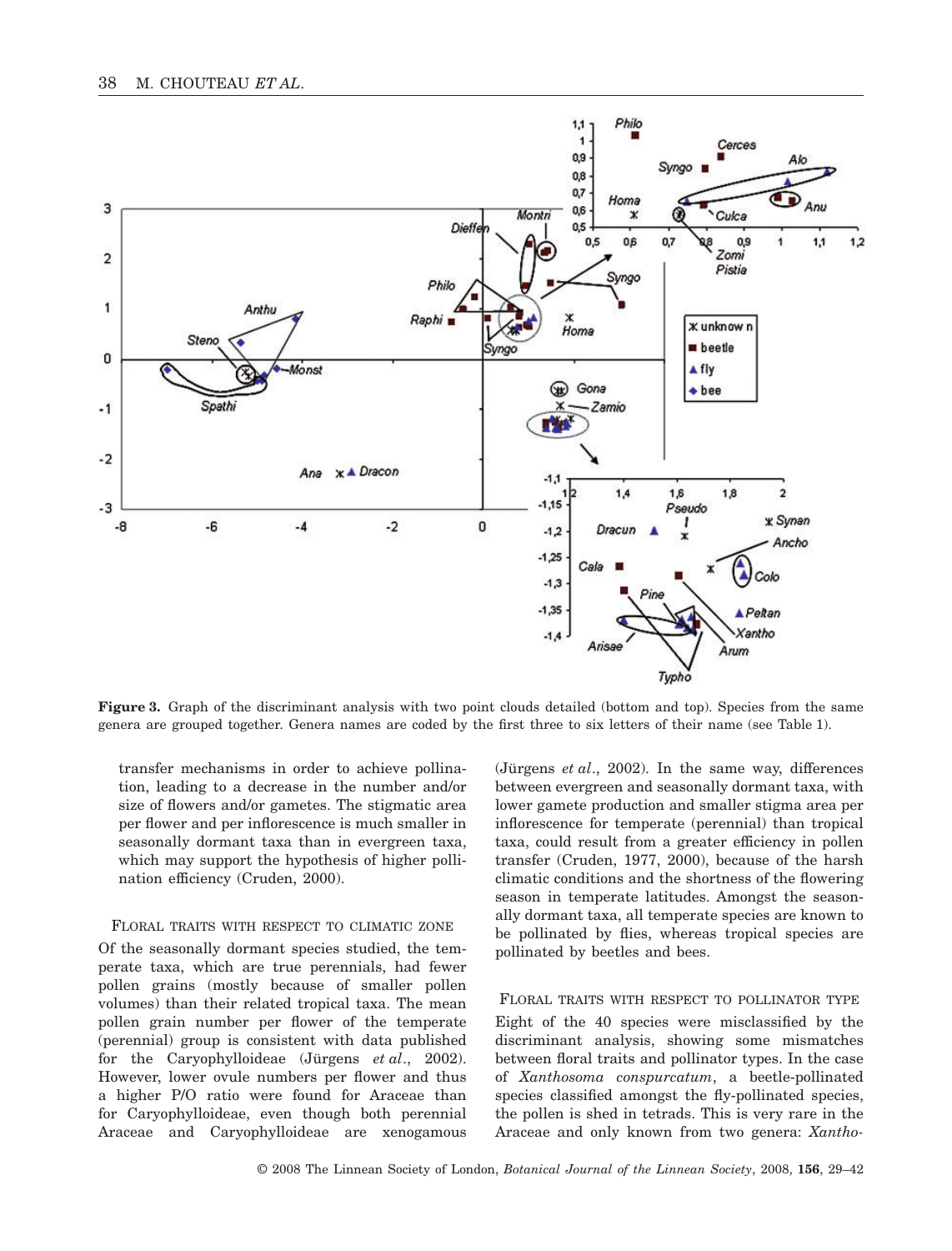*soma* and *Chlorospatha* (Mayo *et al*., 1997). Consequently, if the tetrad is the functional pollen unit, the volume of *Xanthosoma* pollen (average of 38 798 µm<sup>3</sup>) must be multiplied by four  $(155 \, 168 \, \mu \text{m}^3)$ , which is in accordance with the mean pollen volume  $(123 595 \,\mu m^3)$  of beetle-pollinated species. However, in most cases, there is good correspondence between floral traits and pollinator type. The selective pressure of the different types of pollinator has led to pollination syndromes (reviewed in Fenster *et al*., 2004): correlation of floral traits resulting in different types of floral architecture adapted to particular groups of pollinators. A few studies dealing with the subject have focused on the P/O ratio to explain the difference in pollination efficiency of the different types of pollinator. It was found that, in a tropical cloud forest community, the P/O ratio was higher in beetle- and fly-pollinated species than in bee-, birdand bat-pollinated species (Ramirez & Seres, 1994). By contrast, no differences in P/O ratios were found amongst the species pollinated during the day (Lepidoptera, Hymenoptera, and Diptera) and nightpollinated (Lepidoptera) Caryophylloideae (Jürgens *et al*., 2002). Another floral trait that has been studied in relation to the pollinator is pollen grain size, which is believed to be optimal for collection and transportation by the pollinator without being lost (Wodehouse, 1935; Harder, 1998; Cruden, 2000). Our results show clearly that the P/O ratios of bee- and flypollinated species are similar, which is consistent with the literature (Cruden, 2000), suggesting that bees and flies have a similar pollination efficiency. The much higher P/O ratio of beetle-pollinated species, compared with other types of pollinator, lends credence to the hypothesis that beetles may be less effective pollinators. Pollen size was also much greater for beetle-pollinated species than the other classes of pollinator, which reinforces the hypothesis of pollen size being related to pollinator in order to maximize its transportation. The much higher P/O ratio and pollen grain volume of beetle-pollinated species suggest a much higher investment in pollen production by beetle-pollinated plants. Many beetles eat pollen, which is part of the plant's rewards for its pollinators (Bernhardt, 2000). Therefore, plants having pollen rewards would tend to show a higher pollen production to counterbalance the disadvantage of pollen loss by direct consumption in beetle pollinations. Although bees are known to harvest a pollen 'reward', the lower P/O ratio of this group could be explained by the bees being more efficient pollinators (Webb, 1984). In addition, the bee-pollinated aroids studied all provide other types of reward which could be favoured by the pollinator, such as stigmatic secretions and sweet scents that can be collected from *Anthurium* (Croat, 1980; Schwerdtfeger, Gerlach & Kaiser, 2002) and *Spathiphyllum* (Lewis *et al*., 1988; Gerlach & Schill, 1991; Yong, 1993), or resin known to be harvested for nest construction from *Monstera* (Ramirez & Gomez, 1978). Finally, the small pollen size of the bee-pollinated species renders harvesting by bees more difficult (Harder, 1998).

#### **CONCLUSION**

Floral traits seem to be correlated with pollinator type (i.e. pollination syndromes; Fenster *et al*., 2004), life form, climatic conditions, and self-pollination capacity, whereas the growth mode has no apparent influence. The floral characters retained for the characterization of the pollinator type are pollen volume per inflorescence, pollen number per inflorescence, number of gyneocia, sexual type of the flower, and life form. The number of stamens of flowers could also be an important character, as suggested by the two male characters retained in the discriminant analysis: pollen number and volume. This aspect was not included in the analysis as it was not available for all the studied species. Further data are needed to verify this hypothesis. These results provide new insights into the understanding of specialized floral architecture in relation to pollinator type, and could help in identifying the pollination syndrome for a specific species. In addition, life form and climatic region are factors affecting investment in male and female functions in aroids. Temperate and seasonally dormant species show lower gamete production and smaller stigma areas, suggesting more efficient pollination mechanisms, in comparison with tropical and evergreen species. These differences could be attributed to the length and condition of the growing season, which would directly influence the energy pool of plants allocated to inflorescence production. The less energy plants have to invest in an inflorescence, the more efficient the pollination system. Finally, in aroids, the P/O ratio in relation to the breeding system behaves contrary to that found in other plant groups, suggesting that it may not be linked to the breeding system. It seems more likely that the P/O ratio is a measure of efficiency of pollen transfer.

## ACKNOWLEDGEMENTS

The authors would like to thank Andréa Dejean and Mrs Karen Grislis for their valuable comments on the manuscript. Dr Thomas Croat is especially acknowledged for having allowed us to collect samples in the aroid collection of the Missouri Botanical Garden. This research was supported by an individual operating grant from the Natural Sciences and Engineering Research Council of Canada to Denis Barabé.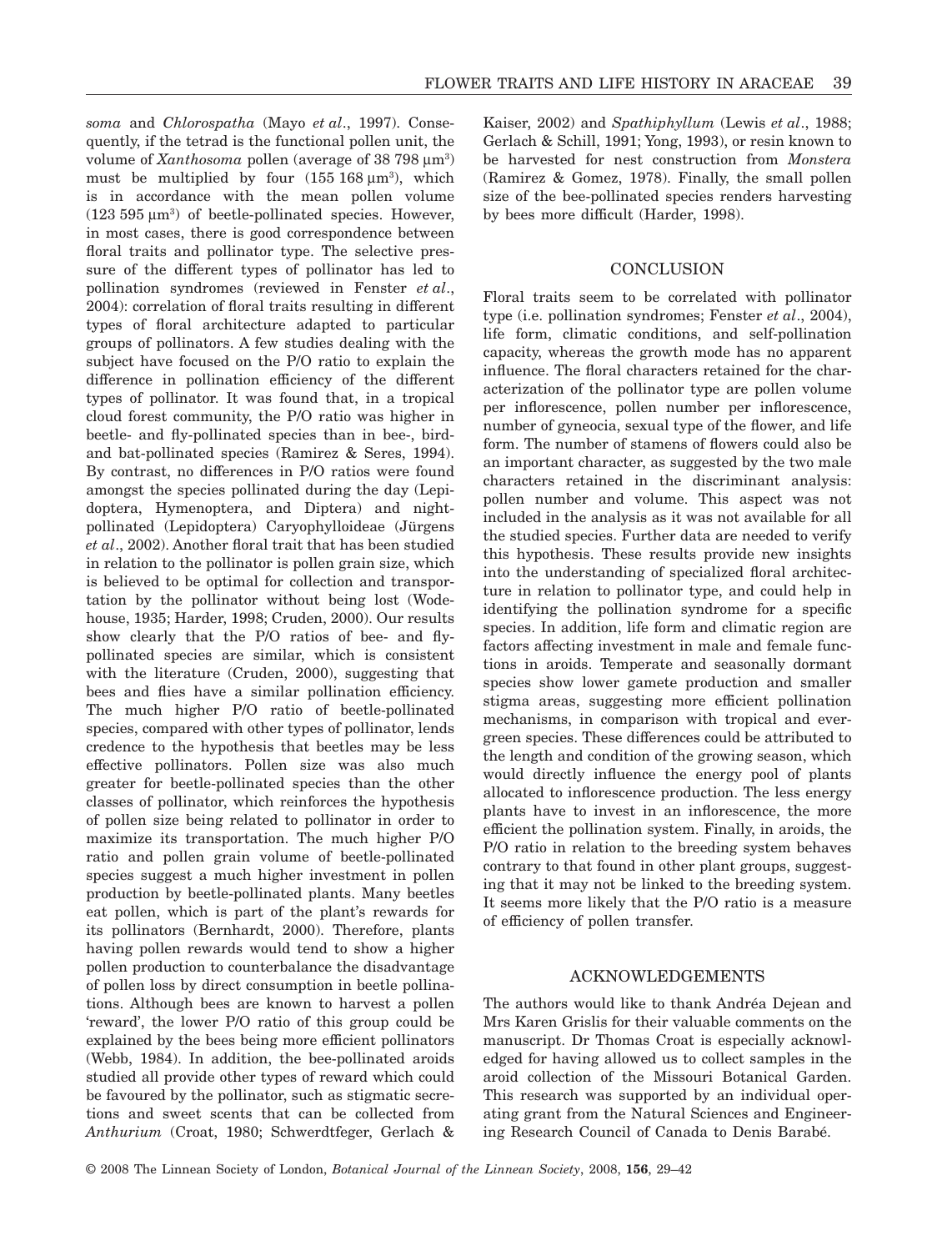## **REFERENCES**

- **Beath DN. 1999.** Dynastine scarab beetle pollination in *Dieffenbachia longispatha* (Araceae) on Barro Colorado Island (Panama) compared with La Selva biological station (Costa Rica). *Aroideana* **22:** 63–71.
- **Bernhardt P. 2000.** Convergent evolution and adaptive radiation of beetle-pollinated angiosperms. *Plant Systematics and Evolution* **222:** 293–320.
- **Campbell CS, Famous NC, Zuck MG. 1986.** Pollination biology of *Primula laurentiana* (Primulaceae) in Maine. *Rhodora* **88:** 253–260.
- **Chouteau M, Barabé D, Gibernau M. 2006a.** Pollen-ovule ratios in some Neotropical Araceae and their putative significance. *Plant Systematics and Evolution* **257:** 147–157.
- **Chouteau M, Barabé D, Gibernau M. 2006b.** A comparative study of inflorescence characters and pollen-ovule ratios among the genera *Philodendron* and *Anthurium* (Araceae). *International Journal of Plant Sciences* **167:** 817–829.
- **Croat TB. 1980.** Flowering behaviour of the neotropical genus *Anthurium* (Araceae). *American Journal of Botany* **67:** 888–904.
- **Cruden RW. 1977.** Pollen-ovule ratios: a conservative indicator of breeding systems in flowering plants. *Evolution* **31:** 32–46.
- **Cruden RW. 2000.** Pollen grains: why so many? *Plant Systematics and Evolution* **222:** 143–165.
- **Fenster CB, Armbruster WS, Wilson P, Dudash MR, Thomson JD. 2004.** Pollination syndromes and floral specialization. *Annual Reviews of Ecology, Evolution and Systematics* **35:** 375–403.
- **Gallardo R, Dominiguez E, Munoz JM. 1994.** Pollen-ovule ratio, pollen size, and breeding system in *Astragalus* (Fabaceae) subgenus *Epiglottis*: a pollen and seed allocation approach. *American Journal of Botany* **81:** 1611–1619.
- **Gerlach G, Schill R. 1991.** Composition of orchid scents attracting euglossine bees. *Botanica Acta* **104:** 379–391.
- **Gibernau M. 2003.** Pollinators and visitors of aroid inflorescences. *Aroideana* **26:** 66–83.
- **Gibernau M, Barabé D, Labat D, Cerdan P, Dejean A. 2003.** Reproductive biology of *Montrichardia arborescens* (Araceae) in French Guiana. *Journal of Tropical Ecology* **19:** 103–107.
- **Grayum MH. 1992.** Comparative external pollen ultrastructure of the Araceae and putatively related taxa. *Monographs in Systematic Botany from the Missouri Botanical Garden* **43:** 1–137.
- **Harder LD. 1998.** Pollen-size comparisons among animalpollinated angiosperms with different pollination characteristics. *Biological Journal of the Linnean Society* **64:** 513–525.
- **Jürgens A, Witt T, Gottsberger G. 2002.** Pollen grain numbers, ovule numbers and pollen-ovule ratios in Caryophylloideae: correlation with breeding system, pollination, life form, style number, and sexual system. *Sexual Plant Reproduction* **14:** 279–289.
- **Lewis JA, Moore CJ, Fletcher MT, Drew RA, Kitching W. 1988.** Volatile compounds from the flowers of *Spathiphyllum cannaefolium*. *Phytochemistry* **27:** 2755–2757.
- **Lopez J, Rodriguez-Riano T, Ortega-Olivencia A, Devesa JA, Ruiz T. 1999.** Pollination mechanisms and pollen-ovule ratios in some Genisteae (Fabaceae) from Southwestern Europe. *Plant Systematics and Evolution* **216:** 23–47.
- Lord EM. 1980. Intra-inflorescence variability in pollenovule ratios in the cleistogamous species *Lamium amplexicaule* (Labiateae). *American Journal of Botany* **67:** 529–593.
- **Mayo SJ, Bogner J, Boyce PC. 1997.** *The genera of Araceae*. Kew: Royal Botanic Gardens, the Trustees.
- **Mione T, Anderson GJ. 1992.** Pollen-ovule ratios and breeding system evolution in *Solanum* section *Basarthrum* (Solanaceae). *American Journal of Botany* **79:** 279–287.
- **Miyake T, Yafuso M. 2003.** Floral scents affect reproductive success in fly-pollinated *Alocasia odora* (Araceae). *American Journal of Botany* **90:** 370–376.
- **Philbrick CT, Anderson GJ. 1987.** Implication of pollen/ ovule ratios and pollen size for the reproductive biology of *Potamogeton* and autogamy in aquatic angiosperms. *Systematic Botany* **12:** 98–105.
- **Plitmann U, Levin DA. 1990.** Breeding system in the Polemoniaceae. *Plant Systematics and Evolution* **170:** 205– 214.
- **Ramirez WB, Gomez LPD. 1978.** Production of nectar and gums by flowers of *Monstera deliciosa* (Araceae) and of some species of *Clusia* (Guttiferae) collected by New World *Trigona* bees. *Brenesia* **14–15:** 407–412.
- **Ramirez N, Seres A. 1994.** Plant reproductive biology of herbaceous monocots in a Venezuelan tropical cloud forest. *Plant Systematics and Evolution* **190:** 129–142.
- **Raven PH. 1979.** A survey of reproductive biology in Onagraceae. *New Zealand Journal of Botany* **17:** 575–593.
- **Ritland C, Ritland K. 1989.** Variation of sex allocation among eight taxa of the *Mimulus guttatus* species complex (Scrophulariaceae). *American Journal of Botany* **76:** 1731– 1739.
- **Schoen DJ. 1977.** Morphological, phenological and pollen-distribution evidence of autogamy and xenogamy in *Gilia achilleifolia* (Polemoniaceae). *Systematic Botany* **2:** 280–286.
- **Schwerdtfeger M, Gerlach G, Kaiser R. 2002.** Anthecology in the Neotropical genus *Anthurium* (Araceae): a preliminary report. *Selbyana* **23:** 258–267.
- **Small E. 1988.** Pollen-ovule patterns in tribe Trifolieae (Leguminosae). *Plant Systematics and Evolution* **160:** 195– 205.
- **Vogel S, Martens J. 2000.** A survey of the function of the lethal kettle traps in *Arisaema* (Araceae), with records of pollinating fungus gnat from Nepal. *Botanical Journal of the Linnean Society* **133:** 61–100.
- **Wang Y-Q, Zhang D-X, Chen Z-Y. 2004.** Pollen histochemistry and pollen : ovule ratios in Zingiberaceae. *Annals of Botany* **94:** 583–591.
- **Wang Y-Q, Zhang D-X, Renner SS, Chen Z. 2005.** Selfpollination by sliding pollen in *Caulokaempferia coenobialis* (Zingiberaceae). *International Journal of Plant Sciences* **166:** 753–759.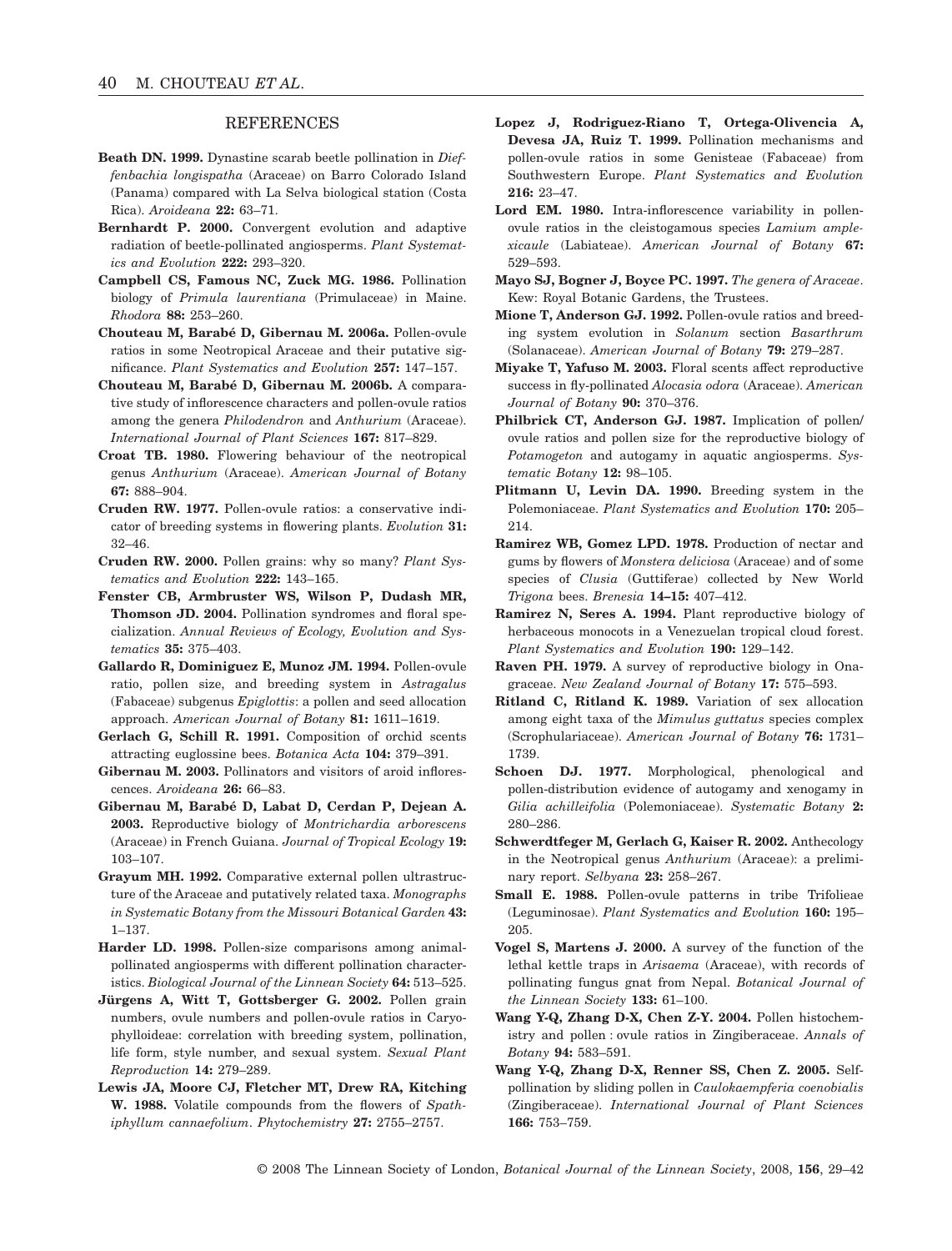- **Webb CJ. 1984.** Constraints on the evolution of plant breeding systems and their relevance to systematics. In: Grant WF, ed. *Plant biosystematics*. New York: Academic Press, 249–270.
- **Wodehouse RP. 1935.** *Pollen grains*. New York: McGraw-Hill.
- **Wyatt R. 1984.** Evolution of self-pollination in granite outcrop species of *Arenaria* (Caryophyllaceae). III. Reproductive effort and pollen-ovule ratios. *Systematic Botany* **9:** 432– 440.

**Wyatt R, Broyles SB, Lipow SR. 2000.** Pollen-ovule ratios

in milkweeds (Asclepiadaceae): an exception that probes the rule. *Systematic Botany* **25:** 171–180.

- **Yafuso M. 1993.** Thermogenesis of *Alocasia odora* (Araceae) and the role of *Colocasiomyia* flies (Diptera: Drosophilidae) as cross-pollinators. *Environmental Entomology* **22:** 601– 606.
- **Yong HS. 1993.** Flowers of *Spathiphyllum cannaefolium* (Araceae): a male fruit-fly attractant of the methyl eugenol type. *Nature Malaysiana* **18:** 61–63.
- **Young HJ. 1986.** Beetle pollination of *Dieffenbachia longispatha* (Araceae). *American Journal of Botany* **73:** 931–944.

## APPENDIX

#### LOCATION COLLECTION AND LIST OF VOUCHER SPECIMENS

| <b>Species</b>                                          | Location (identification number)                          | Voucher number<br>(herbarium)   |
|---------------------------------------------------------|-----------------------------------------------------------|---------------------------------|
| Alocasia sp.                                            | Missouri Botanical Garden (No 90145)                      | Croat 90145 (UMO)               |
| Alocasia macrorrhizos (L.) G. Don                       | Montreal Botanical Garden (No 1774-1956)                  | Chouteau 15 (MT)                |
| Alocasia portei Schott                                  | Montreal Botanical Garden                                 | Chouteau 16 (MT)                |
| Anaphyllopsis americana (Engl.) A. Hay                  | French Guiana                                             | Barabé 258 (MT)                 |
| Anchomanes difformis (Blume) Engl.                      | Missouri Botanical Garden (No Knecht.1)                   | Knecht 1 (UMO)                  |
| Anthurium harrisii (Grah.) G. Don                       | Montreal Botanical Garden (No 635-1942)                   | Barabé 253 (MT)                 |
| Anthurium longistamineum Engl.                          | Montreal Botanical Garden (No 1554-1958;<br>No 3038-1959) | Barabé 233 (MT)                 |
| Anthurium schlechtendalii ssp.<br>schlechtendalii Kunth | Montreal Botanical Garden (No 2463-1954)                  | Barabé 219 (MT)                 |
| Anubias barteri Schott                                  | Montreal Botanical Garden (No 3548-1985)                  | Chouteau 17 (MT)                |
| Anubias heterophylla Engl.                              | Montreal Botanical Garden (No 1941-1999;<br>No 1909-1999) | Barabé 197 (MT)                 |
| Arisaema dracontium (L.) Schott                         | Missouri Botanical Garden (No 69905)                      | Croat 69905 (UMO)               |
| Ariseama triphyllum (L.) Schott                         | Montreal Botanical Garden (No 1984-2000)                  | Barriault 25 (MT)               |
| Arum cylindraceum Gasp.                                 | Corsica                                                   |                                 |
| Arum <i>italicum</i> Mill.                              | Corsica                                                   | Barabé 182 (MT)                 |
| Arum maculatum L.                                       | Corsica                                                   |                                 |
| Caladium bicolor (Aiton) Vent.                          | Montreal Botanical Garden (No 2364-1992;<br>No 1590-1995) | $Barab\acute{e}$ 96 (MT)        |
| Cercestis stigmaticus N.E. Br.                          | Montreal Biodôme (No 7078-1998)                           | Barabé 239 (MT)                 |
| Colocasia esculenta (L.) Schott                         | Montreal Botanical Garden (No 1412-1998;<br>No 1143-1999) | Barabé 175 (MT)                 |
| Colocasia fallax Schott                                 | Montreal Botanical Garden (No 1416-2002)                  | Chouteau 18 (MT)                |
| Culcasia saxatilis A. Chev.                             | Montreal Botanical Garden (No 4094-1984)                  | Barabé 91 (MT)                  |
| Dieffenbachia oerstedii Schott                          | Montreal Botanical Garden (No 1834-1955)                  | Chouteau 19 (MT)                |
| Dieffenbachia seguine (Jacq.) Schott                    | French Guiana                                             | Chouteau & Lavallée<br>$3$ (MT) |
| Dracontium polyphyllum L.                               | Montreal Botanical Garden (No 484-1987;<br>No 2464-1954)  | Barabé 50 (MT)                  |
| Dracunculus vulgaris Schott                             | Missouri Botanical Garden (No 942193)                     | Croat 942193 (UMO)              |
| Gonatopus angustus N.E. Br.                             | Montreal Botanical Garden (No 4106-1984)                  | Barabé 101 (MT)                 |
| Gonatopus boivinii (Decne.) Engl.                       | Missouri Botanical Garden (No 69740)                      | Croat 69740 (UMO)               |
| Homalomena rubescens Kunth                              | Montreal Botanical Garden (No 1721-1955)                  | Barabé 108 (MT)                 |
| Homalomena philippinensis Engl.                         | Missouri Botanical Garden (No 52988)                      | Croat 52988 (UMO)               |